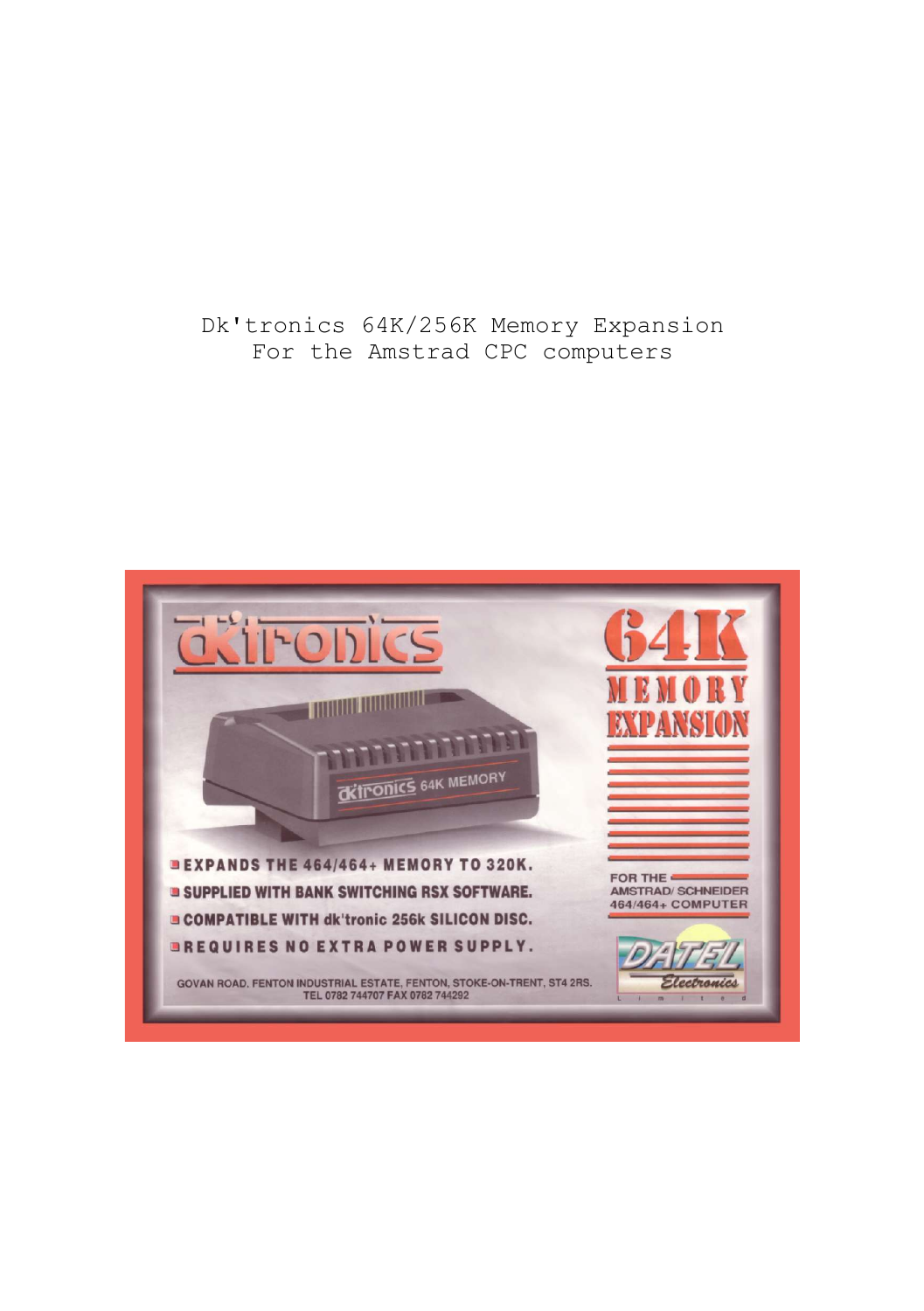

PAGE.

**CONTENTS** 

64K AND 256K MEMORY EXPANSION UNITS.

| 1.0 | PREFACE                                 | 1              |
|-----|-----------------------------------------|----------------|
| 1.1 | INSTALLATION                            | $\overline{c}$ |
|     | 1.2 USING YOUR EXTRA RAM                | $\sqrt{2}$     |
|     | 1.3 RAM TEST                            | 3              |
|     | 1.4 EXTENDED BASIC COMMANDS             | 3              |
|     | 1.5 WINDOWS AND PULLDOWN MENUS          | 4              |
|     | 1.5.1 MORE WINDOWING                    | 5              |
| 1.6 | ARRAYS, VARIABLES AND STRINGS           | 6              |
|     | 1.6.1 MORE ABOUT ARRAYS                 | 9              |
|     | 1.6.2 STRING STORAGE                    | 10             |
|     | 1.7 ANIMATION AND PICTURE SHOWS         | 11             |
|     | 1.8 ADVANCED PROGRAMMING                | 13             |
|     | 1.9 PEEKING AND POKING                  | 15             |
|     | 1.10 PROGRAMMING WITHOUT RSX's          | 16             |
|     | 1.11 TECHNICAL DETAILS                  | 17             |
|     | 1.11.1 THE LOAD ADDRESS                 | 17             |
|     | 1.11.2 SAVING TO DISC                   | 17             |
|     | 1.11.3 INCREASING CP/M 2.2 TPA          | 17             |
|     | 1.11.4 COMMERCIAL PROGRAM COMPATIBILITY | 17             |
|     | 1.11.5 USING CP/M 2.2                   | 18             |
|     | 1.12 ERROR MESSAGES                     | 18             |
|     | 1.13 REFERENCE OF RSX COMMANDS          | 19             |
|     | 1.14 TECHNICAL DETAILS (HARDWARE)       | 20             |
|     | 1.15 CUSTOMIZING YOUR CP/M+ DISC        | 22             |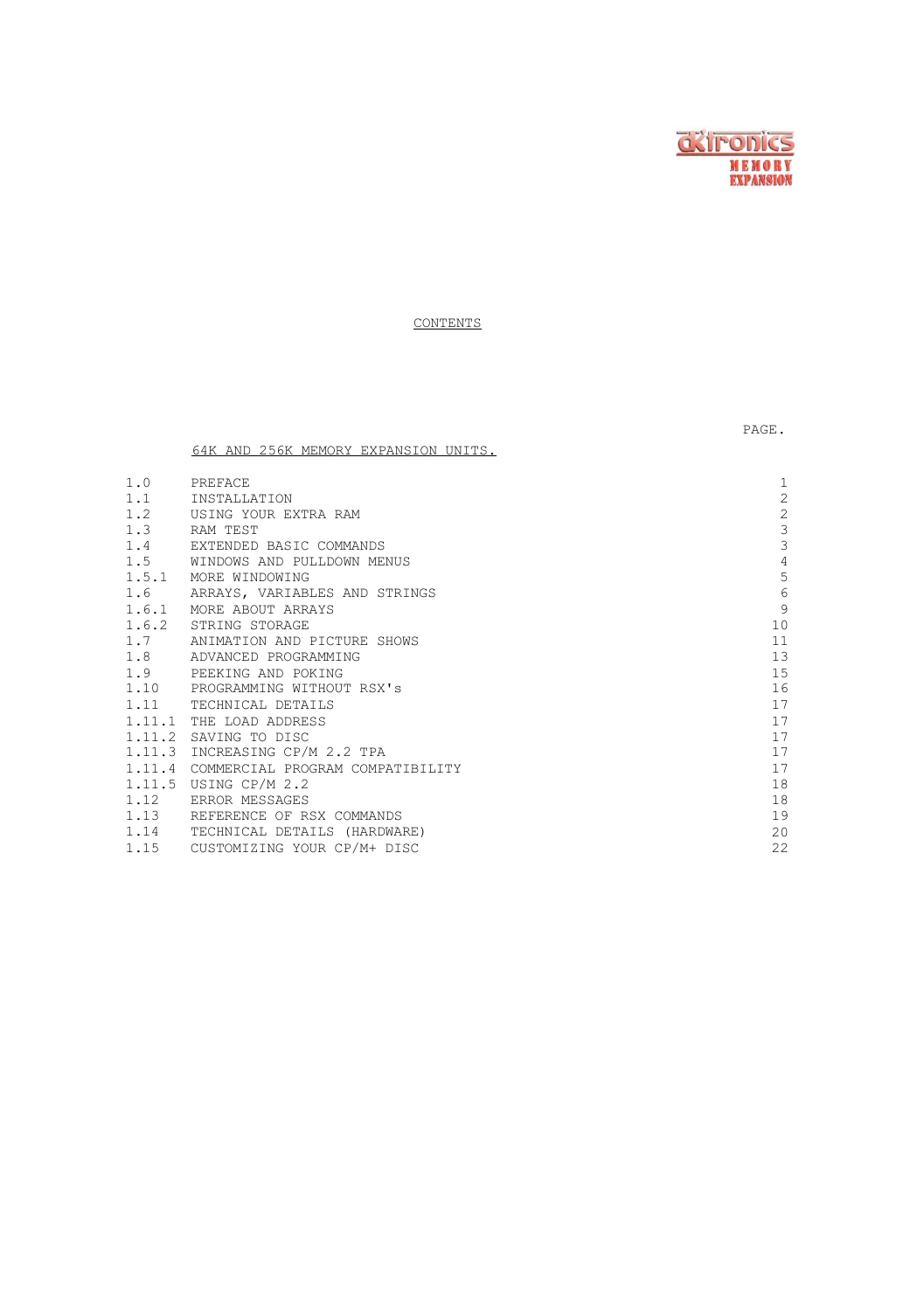

#### 64K and 256K MEMORY EXPANSIONS.

These units are available for the CPC 464, 664 and 6128 computers.

By using the 64K upgrade the 464 and 664 computers will have the same amount and configuration of RAM as the CPC 6128. The 256K gives an extra 192K on top of this! The expansion will allow the use of CP/M+ as supplied with the CPC<br>6128 with its massive 61K TPA opening up an even larger software base for<br>Amstrad users. There is also an utility for increasing the TPA on CP/M 2 61K.

The RAM can be accessed by means of bank switching using a single I/0 port. Memory is actually switched in and out of the 64K Z80 address space in 16K sub-blocks, as are the ROMs. The port determines which particular combination of the original four 16K sub-blocks and any new sub-blocks from the expansion RAM will occupy the 64K address space at any time. Control of the I/0 port can be from either BASIC or machine code.

To use the additional 64K/256K of RAM, the expansion is supplied with bank switching software (although it can be switched without this software).

The software adds some extra BASIC commands, RSXs, which make it possible to use the second 64K (or 3rd, 4th and 5th in the case of the 256K expansion) for storage for screens, windows, graphics and BASIC arrays. This ability means that you can write much larger BASIC programs, as most of the memory on the unexpanded CPC464/664 is normally used for arrays, variables and graphics.

The additional BASIC commands are :

| BANK, n                    | Map a bank of 16K directly into memory space.   |
|----------------------------|-------------------------------------------------|
| SWAP                       | Alternate between the low an high screens.      |
| LOW                        | Change to the low screen.                       |
| HIGH                       | Change to the high screen. (Default screen).    |
| SAVES, n                   | Store a screen to a 16K bank.                   |
| LOADS, n                   | Retrieve a screen from a 16K bank.              |
| SAVEW, w, n                | Store a window's contents into expansion RAM.   |
| $ $ LOADW, w, n            | Load a window with data from the expansion RAM. |
| $ $ SAVED, $n$ , $s$ , $l$ | Transfer original RAM to expansion RAM.         |
| $ $ LOADD, n, s, l         | Load original RAM from expansion RAM.           |
| PEEK, n, s, v              | Read the value of a byte in expansion RAM.      |
| POKE, n, s, v              | Change a byte in the expansion RAM.             |

These commands make such features as pull down menus, full screen animation and large spreadsheet type programs or databases very easily programmed from BASIC as never before possible on the unexpanded CPC464 and 664 computers.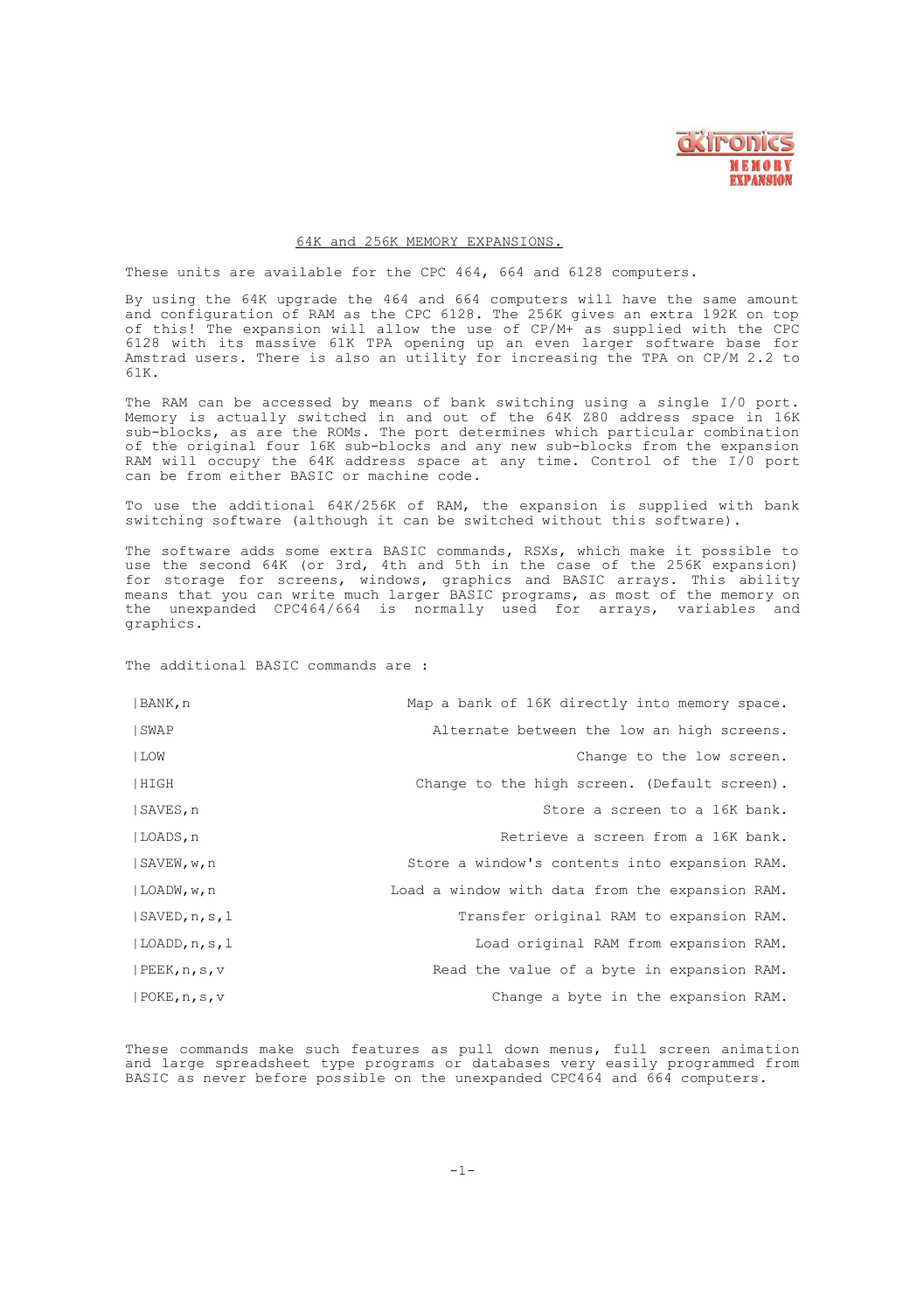

#### WARNING.

Ensure that the power to your Amstrad computer is switched OFF before you fit the interface to the expansion socket. Failure to comply with these instructions may cause permanent damage to the RAM pack or the computer.

#### 1.1 Installation.

Power down your Amstrad computer. Plug the RAM pack into the socket on the back of the computer. On the CPC 464 this socket is labelled 'Floppy Disc', on the CPC 664 and CPC 6128 the socket is labelled 'Expansion'. Other expansions such as the Amstrad Disc interface for the CPC 464, DK'tronics Lightpen and Speech Synthesizer, or ROM expansions can be fitted into the expansion socket on the back of the RAM pack. Now switch on the computer.

The computer should power up as normal. If it fails to do so, check that all the connections are correctly made. Note that all DK'tronics products have a key location on the connector to ensure that there can be no alignment problems. OTHER interfaces may not have this keyway (the Amstrad disc interface is the most familiar example). Hence any<br>connection problems will usually lie between the RAM pack and these<br>expansions. If this is the case, try reconnecting the interfaces BEFORE<br>inserting the RAM when lining up the pins.

If the computer fails to power up, or crashes on power up (Miscellaneous patterns all over the screen!), the monitor may cut out the power to the computer. On the colour monitor, just switch the MONITOR off and then attempt to reconnect as above. The monochrome monitor may have to remain switched off for several seconds before power will be reinstated to the computer.

It is very unlikely that the computer will fail to power up with the RAM pack alone. If this is the case, then the fault will probably lie with the RAM pack. \* Return the RAM pack to RAM ELECTRONICS if this is the case.

\* IT IS ESSENTIAL THAT YOU COMPLETE YOUR WARRANTY REGISTRATION CARD AND RETURN IT TO US IMMEDIATELY UPON PURCHASING THIS PRODUCT FROM YOUR DEALER (UK ONLY).

#### 1.2 USING YOUR EXTRA RAM.

There are two ways to use the extra RAM. There is a cassette supplied with the RAM pack containing extensions to BASIC. Here the extra RAM can be used simply from BASIC programs. Alternatively, the RAM is accessible both from BASIC and machine code using the OUT command. The experienced programmer will be able to use the RAM for whatever he pleases and write custom software for that purpose. Commercial programs will no doubt use this approach.

The second method is described in detail in section 1.10. The first way is explained in the following chapters:-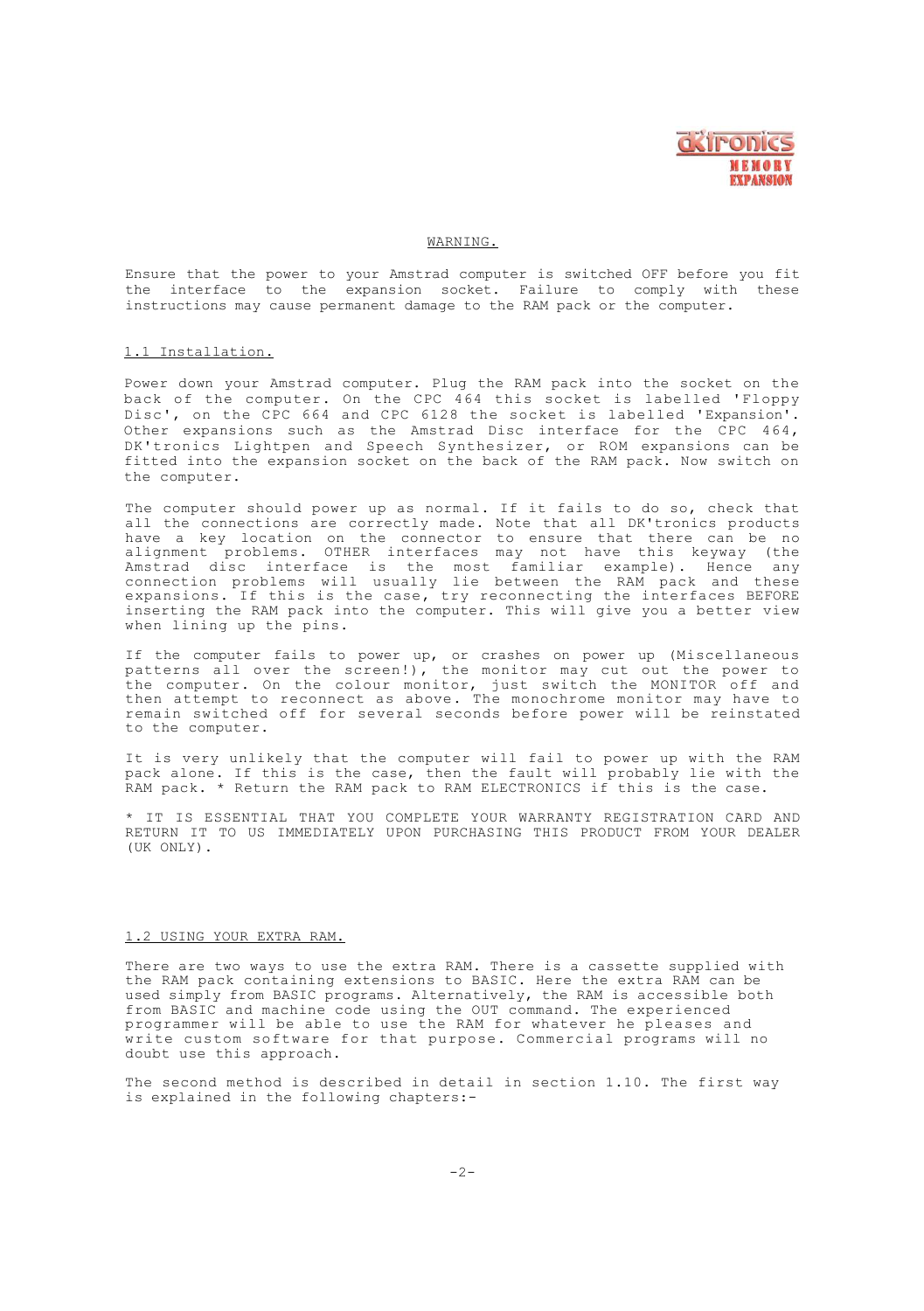

With the computer set up as above, load the RSX software from the cassette tape supplied:-

On disc systems type '|TAPE' and press <ENTER>

b) Type 'RUN"' and press <ENTER>. c) The loading sequence is described in detail in your Amstrad user manual. d) When the program has finished loading, you will be asked to enter a loading address. Just press <ENTER> for now. (See section 11.) e) The computer will test the RAM and then print out how much RAM you have got, then the computer memory will be clear ready for your own programs.

#### 1.3 RAM TEST.

When the RSX code is first loaded, it does an extensive RAM test. Should the RAM not function correctly the program will inform you that an error has been found. Along with this, it will print out diagnostic information to help in the repair of the RAM pack.

In the unlikely event that an error is found, please note the information that is given and return the RAM pack for replacement or repair. (See warranty registration note.)

#### 1.4 EXTENDED BASIC COMMANDS.

There are a total of twelve extra commands provided by the RSXs on tape. Some may have parameters, some will not. Sometimes the command may have different formats and numbers of parameters. We have tried to discuss each command in its simplest form and later sections will describe added parameters which make the command more flexible and economic on memory.

You may have noticed that during the RAM test, the computer printed out the number of the 'bank' it was testing. Each bank is 16K of memory. For the 64K expansion there are 4 banks while the 256K RAM pack has 16 banks. To access a particular part of the expansion's memory there has to be a bank number and possibly a bank address.

For example, type:- '|SAVES, 1' and press <ENTER>

The computer will respond with READY. What you have done is to store what was on the screen into bank 1.

Now clear the screen using CLS. To get the screen's contents back, type:- '|LOADS,1' and press <ENTER>

You can save as many screens as you have memory for. That means four screens on the 64K RAM and sixteen screens for the 256K RAM. Screen displays could be created from another program or drawn using a lightpen. Store these on tape or disc then load them back into RAM for use throughout the program. Screen displays which take a long time to create within a program, for example mazes, can be created once, then stored for instant use whenever necessary.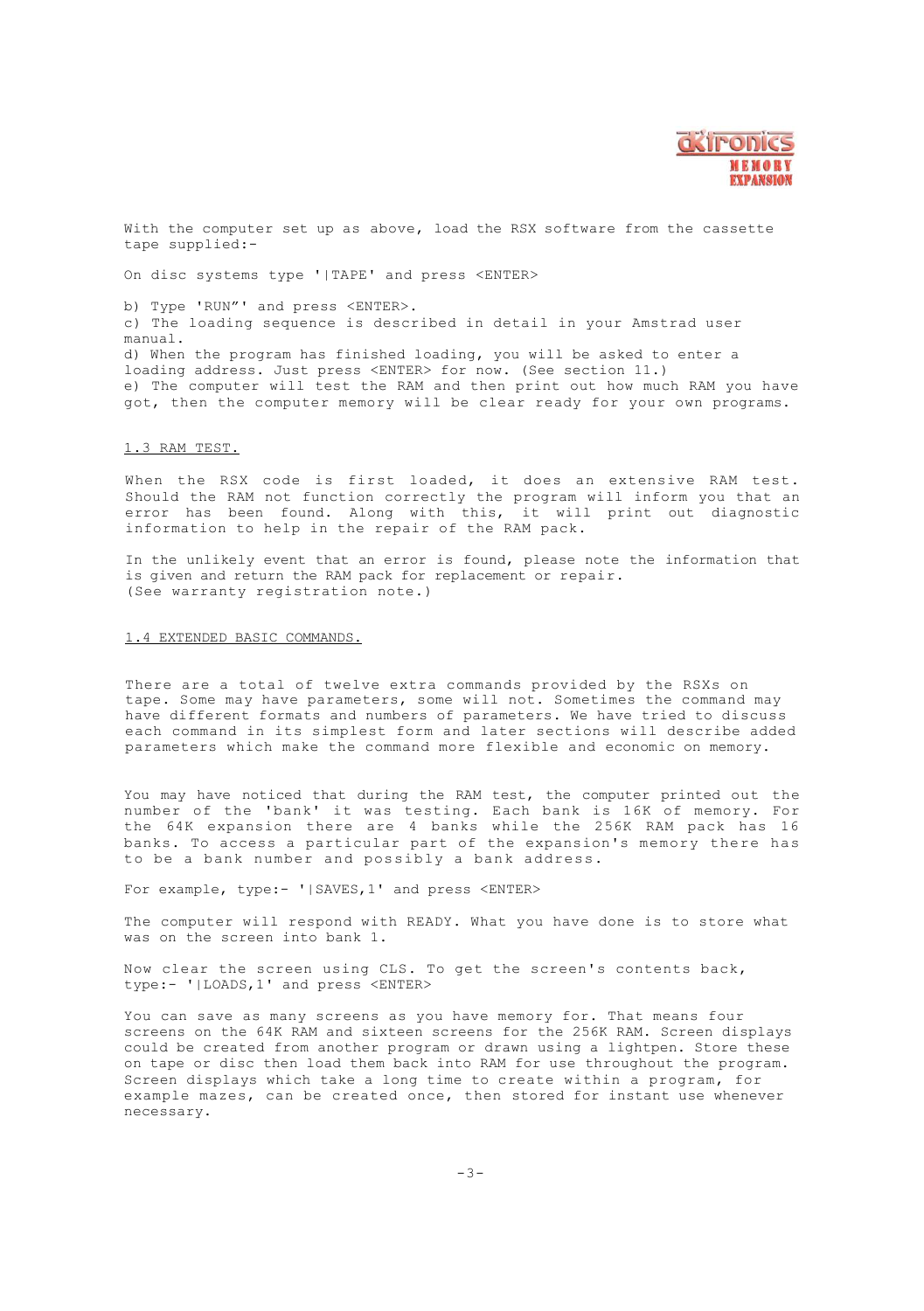

The command can be summarized:-

|SAVES,[n] save data to bank (n= the bank number) |LOADS,[n] load data from bank

# 1.5 WINDOWS AND PULLDOWN MENUS.

One of the features that makes the Amstrad's windows less flexible than those on larger business machines, is the fact that the contents of a window which overlaps another are lost when the other window is used.

There are two new commands which allow the contents of windows to be saved and reloaded from RAM. This will allow the use of true pulldown menus, that can cover text, but not remove it.

EXAMPLE:-

NEW 10 MODE 1 20 FOR  $i=0.05$  TO 1 STEP 0.05 : REM Draw grid on screen 30 MOVE 640\*i 0 · DRAW 640\*i 400  $MOWE 640* i, 0$  : DRAW  $640* i, 400$ 40 MOVE 0,400\*i : DRAW 640,400\*i 50 NEXT i 60 WHILE INKEY\$="" : WEND : REM Wait for a key press 70 WINDOW#1, INT(RND(1)\*19+1),INT(RND(0)\*9+INT(RND(1)\*5+17)), INT(RND(1)\*14+1), INT(RND(0)\*14+INT(RND(1)\*10+5)) 80 PEN#1, 2 : PAPER#1, 3 90 |SAVEW,1,1 : REM Save contents of window into RAM 100 CLS#1 : REM Clear window 110 WHILE INKEY\$="" : REM Wait for 2nd key press 120 PRINT#l, "This is a window" 130 WEND 140 |LOADW,1,1 : REM restore window's contents 150 GOTO 60

The above program uses two new commands: |LOADW and |SAVEW. As you are probably aware, there are eight windows (0-7) which can be defined. The first parameter is the reference to a window. The second is the bank number.

|SAVEW, [window number], (bank] save window to bank |LOADW, (window number], (bank] load window from bank See the chapters in the user manual about windows for more details.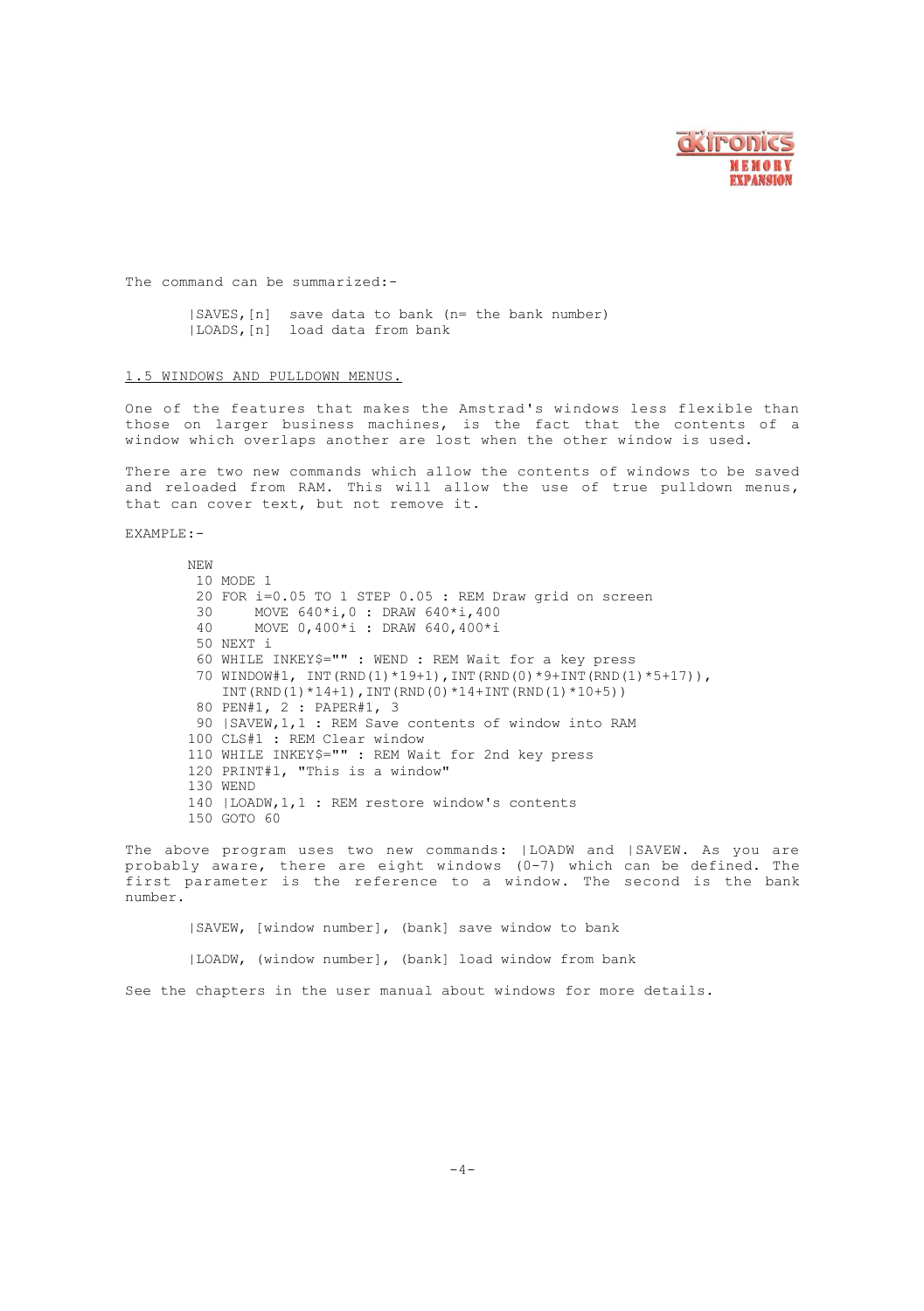

#### 1.5.1 MORE WINDOWING.

A window of any size, even the whole screen, will fit into a single bank of expansion RAM. This is fine if your window is nearly a full screen or<br>will vary in size like the above example. On the other hand if your window<br>was defined as 10 x 10 in Mode 1, then the amount of memory needed to store this window would be less than 16K. In fact only 1600 bytes are needed (see below). Thus to use a whole bank would mean wasting over 14K of memory.

To deal with this problem, the RSX window command can take an extra parameter to define where you want the window's contents to reside in the RAM bank. In the 10 x 10 window you could place the data anywhere between 0 and 14783.

The command can be written:-

|SAVEW, [window number], [bank], [bank address]

|LOADW, [window number], [bank], [bank address]

The bank address is an address between 0 and 16383. The amount of data in bytes used to store a window needs to be taken away from the top value and this leaves the range between which the data can be stored. If you put the data at the bottom of the RAM bank, at address 0, then the memory from 1600 to 16383 is free for other windows or data arrays.

# HOW TO CALCULATE A WINDOW'S SIZE.

In order to have more than one window per bank, you need to know how much memory the window will take up. If the window will vary in size between two limits, use the higher of the two. Depending on which mode you are using, the figures are calculated as below.

| In each case:                             | X1 is the left most x coordinate<br>X2 is the right most x coordinate<br>Y1 is the top y coordinate<br>Y2 is the bottom y coordinate |
|-------------------------------------------|--------------------------------------------------------------------------------------------------------------------------------------|
| MODE 0 SIZE=(X2-X1+1) * 4 * (Y2-Y1+1) * 8 |                                                                                                                                      |
| MODE 1 SIZE=(X2-X1+1) * 2 * (Y2-Y1+1) * 8 |                                                                                                                                      |
| MODE 2 SIZE=(X2-X1+1) * (Y2-Y1+1) * 8     |                                                                                                                                      |

The computer will give an error if the window is too large to fit in the space you have allotted for it. Also if the size is miscalculated the windows may overlap in the bank and cause strange effects.

# EXAMPLE 2:-

 PEN 1 : PAPER 0 : MODE 1 20 size =  $14 * 2 * 10 * 8$  LOCATE 1, 13 : PRINT " 'n' for new window 'd' to remove window" WINDOW 1, 14, 1, 10 : PAPER 3 : CLS bankaddress=0 : level=0 PRINT#level, "Window";level keypress\$=LOWER\$(INKEY\$)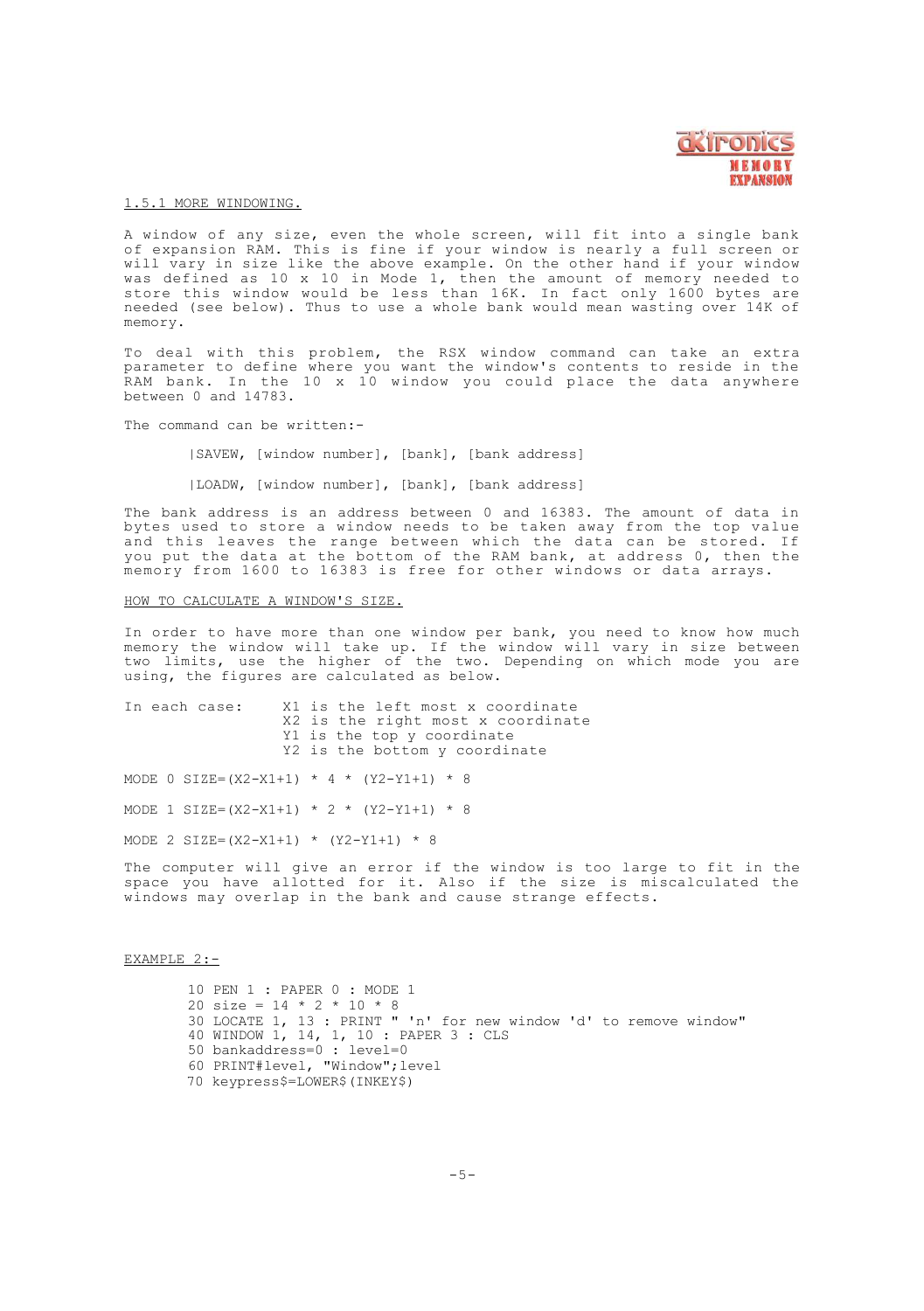

 IF keypress\$="n" THEN GOSUB 110 IF keypress\$="d" THEN GOSUB 190 100 GOTO 60 110 If level=7 THEN RETURN level=level+1 WINDOW#level, 1+level\*3, 14+level\*3, 1+level\*2, 10+level\*2 140 |SAVEW,level,1,bankaddress bankaddress=bankaddress+size PEN#level,0 : PAPER#level, (level AND 1) + 1 CLS#level 180 RETURN IF level=0 THEN RETURN bankaddress=bankaddress – size |LOADW,level,1,bankaddress level=level-1 230 RETURN

The above program only uses one bank of RAM but all 8 windows are<br>defined. The variable 'level' is used to stand for the level of<br>windows and the variable 'bankaddress' points to the next free place in the bank RAM.

### 1.6 ARRAYS, VARIABLES AND STRINGS.

There are two general purpose data moving commands to allow data from the program to be moved to and from the RAM pack.

These two commands are :

|SAVED, [bank], [Start location], [length], [bank address]

|LOADD, [bank], [Start location], [length], [bank address]

The first parameter references which bank you want to use. The start location is a memory address where there is some data. The amount of data is given as the length. Optionally a bank address can be given to allow more than one type of data to be stored in the RAM.

It is possible to save all kinds of data using these commands, but we will firstly discuss how to save simple numerical arrays these being the easiest to understand.

Say for example that your program deals with stock control of up to 60 items. You may have a string array containing the names and a numerical array containing the number of each item you have in stock.

This would use about 1K for the names and 300 bytes for the stock figures. However what if you update the stock value every week and you want to keep the last year of stock on record! Or even the last five years. Now the figures would take up about 15K or even 75K.

These could be comfortably stored on disc, or even tape for a year's stock, and the data read every time a calculation was needed, but you<br>will probably agree that a long time would be spent waiting for<br>reading the data each time a distribution is calculated for each item.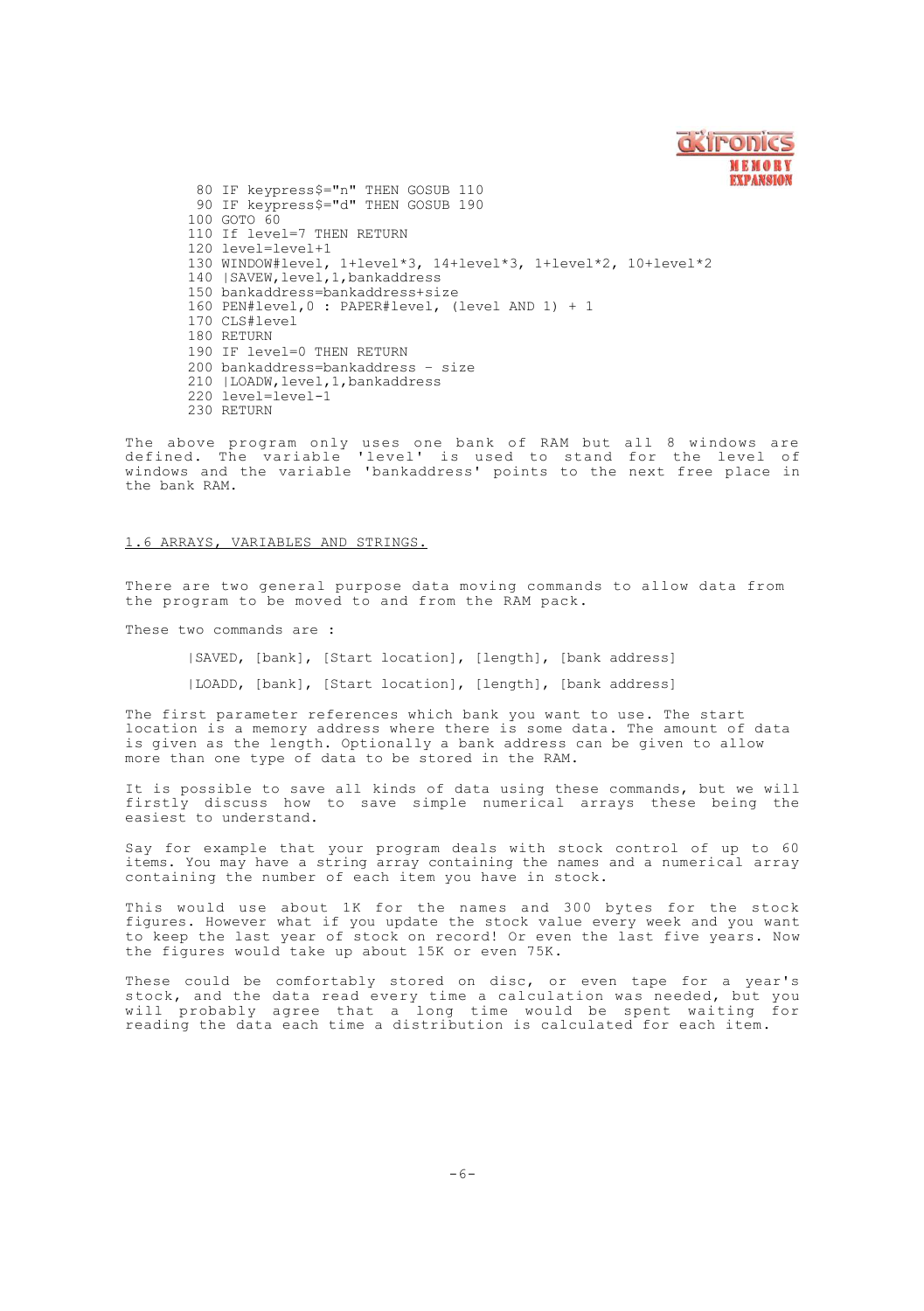

Obviously, it would be easier to load all the records into RAM, then access the data immediately:-

Instead of defining an array of dimensions 'stock(60,52)' taking over 15K of valuable RAM which could be used for programs, define and array 'stock(60)' Read all the data from disc a week at a time, and store each week of data into bank RAM. To do this you need to know two things. One, where does the array lie in memory? and two, how many bytes is it necessary  $t \cap$  save?

1) Where is an array stored?

The address of any variable can be quickly found using the '@' before a variable. For example, dimension the above array:-

DIM stock (60)

Now type: PRINT @stock(0)

The computer will reply by giving the memory address where the first element of the array is stored. Try:-

PRINT @stock(1)

The number returned will be five higher in value. This is the address of the second variable.

The '@' prefix will work in front of any variable. The first item of an array is obviously '@stock(0)'. If you are using multi-dimensional arrays, the first item is '@stock(0,0)' or '@stock(0,0,0,0)' depending on the number of dimensions.

2) How long is an array?

First of all, different types of array take different numbers of bytes per element. For real numbers, there are 5 bytes per element. Integer arrays take 2 bytes per element. String arrays are of variable length. And will be dealt with later.

Next, the number of dimensions and elements needs to be taken into account. Remember that elements start from 0. This means that an array of 'stock(60)' has 61 elements. Whether or not you prefer to use the 0 element is up to you, but if you forget it, there could be some unexplainable bugs appearing in your program. Once you know the real number of elements in every dimension, simply multiply together all the dimensions to find out the total number of elements in all dimensions.

For example: 'stock(60)' has a total of 61 elements. 'stock(60,52)' has  $61*53$  elements = 3233 elements. 'stock%(10,5,12)' has 11\*6\*13 elements = 858 in all.

To find the total memory, multiply the total number of elements by the amount of memory needed by each element.

For example: 'stock(60)' takes 61\*5 = 305 bytes. 'stock(60,52)' takes 3233\*5 = 16165 bytes. 'stock%(10,5,12)' takes  $858*2 = 1716$  bytes in all.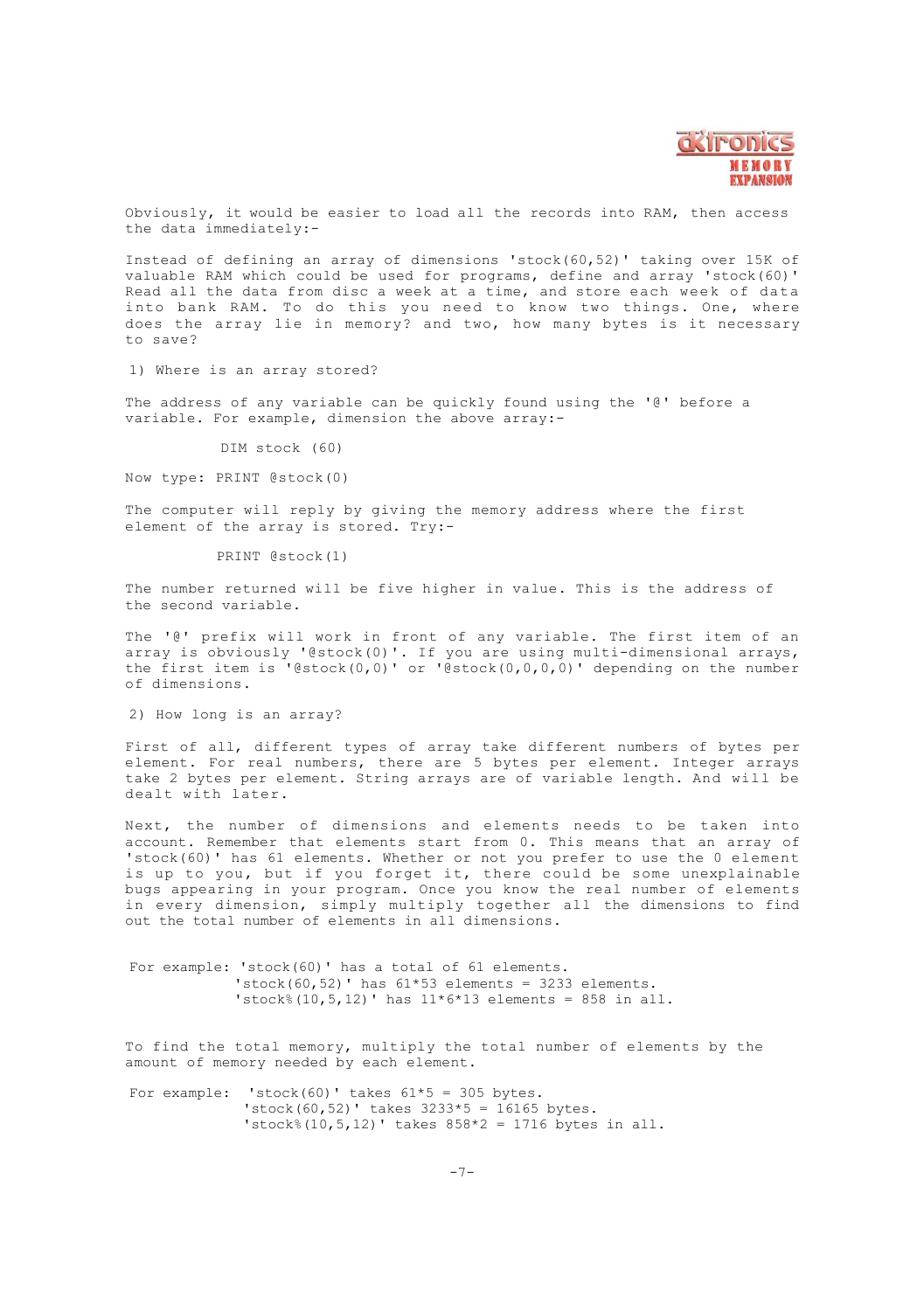

The array we are using is 304 bytes long, and starts at @stock(0). In a single bank of RAM we can store 305 bytes about 53 times. The bank address starts at 0 and goes up in steps of 305 bytes:-

0 305 610 915 1220 1525 etc.

We shall store week 1 at bank address 305, week 2 at address 610 and so on for all 52 weeks.

Data for test purposes could be written onto disc or tape by the program below. Once the test file is written, keep it for use while you are developing your program.

10 OPENOUT "stock.dat" 20 FOR week=1 TO 52<br>30 FOR item=1 T 30 FOR item=1 TO 60<br>40 Print#90, INT Print#90, INT(RND(1)\*3000+100) 40 NEXT item 60 NEXT week 70 CLOSEOUT 80 END

Now type 'NEW' and enter the following program:-

10 DIM stock(60) 20 INPUT "read file (y/n)";ans\$ 30 IF LOWER\$(ans\$)="y" or LOWER\$(ans\$)="yes" THEN GOSUB 1000 40 REM rest of program .... 1000 REM subroutine to read data from disc. 1010 OPENIN "stock.dat" 1020 FOR week=1 TO 52 1030 FOR item=1 TO 60<br>1040 INPUT#9, stoc 1040 INPUT#9, stock(item) 1050 NEXT item<br>1060 ISAVED.4.0 1060 |SAVED,4,@stock(0),61\*5,week\*305 1070 NEXT week 1080 CLOSEIN 1090 RETURN

The above program could be used to read the file from disc or tape. Once the file is in bank RAM, the contents will stay there for use until the computer is switched off, or some other data is put in that bank. This means that data need only be read once from disc, then the program can be rerun without losing the data. This could also be useful too if you wish to write a number of programs to use the same data.

Once the data is in memory, you can access each week's data simply by reloading the stock array. Add the section below to draw a bar graph for a given section.

100 MODE 2 110 LOCATE 1,1 120 INPUT "Which item to analyse", itemno 130 IF itemno < 1 OR itemno > 60 THEN 120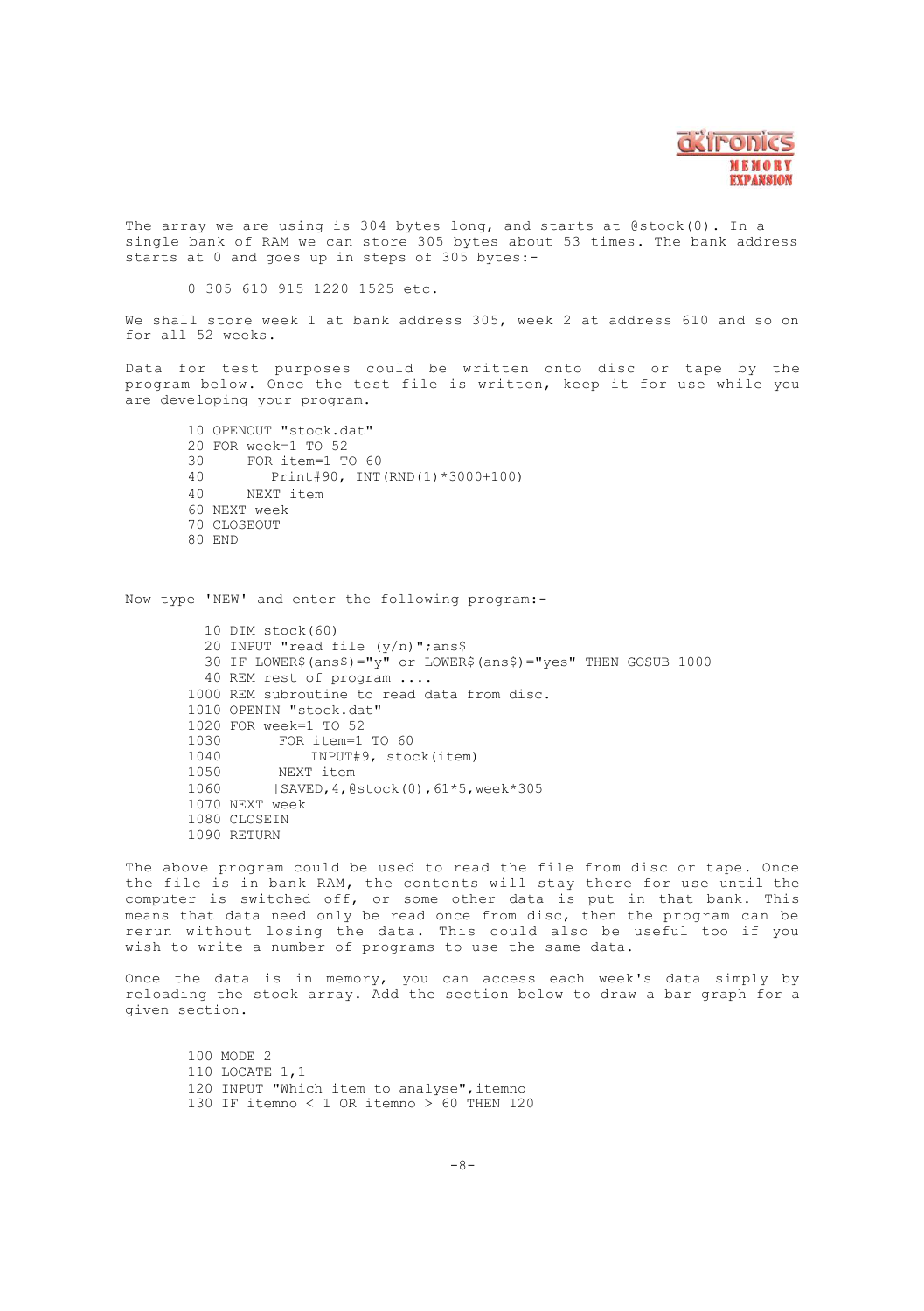

 CLS : LOCATE 30,1 150 PRINT "Bar Chart For Item"; itemno LOCATE 10,25 PRINT"Jan Feb Mar Apr May Jun Jul Aug Sep Oct Nov Dec": REM 3 spaces between each. 180 FOR loop=0 TO 4 190 LOCATE 1, 24-loop\*5<br>200 PRINT STR\$(loop):" PRINT STR\$(loop);"000" NEXT loop MOVE 60,328 : DRAW 60,0 : DRAW 61,0 : DRAW 61,368 : MOVE 640,24 : DRAW 48,24 FOR loop=1 TO 4 MOVE 48,loop\*80+24 : DRAW 60,loop\*80+24 NEXT loop FOR week=1 TO 52<br>270 Tf week/2=wee If week/2=week/2 THEN  $n=1$  ELSE  $n=2$  |LOADD,4,@stock(0),61\*5,week\*305 ycoord=(stock(itemno)/4000\*320) AND 4092 FOR xcoord=1 TO 11 STEP n MOVE 49 + xcoord + week\*11,ycoord+26 : DRAW  $49 + x$ coord + week\*11, 26 NEXT xcoord NEXT week : GOTO 110

1.6.1 MORE ARRAYS, VARIABLES AND STRINGS.

If you have a program that uses all the memory of the computer due to needing a large array, you can use the bank RAM for storing data without even dimensioning an array.

For example if you have a two dimensional array 'sales%(365,30)' to store the amounts of certain types of stock you sell for each day in one year. Even though you are using integers, the array uses over 22K of memory.

Instead of having the whole array in BASIC memory, each element can be accessed by using a subroutine to read out a value, and one to store a value.

 REM load 'store%' from bank memory using 'year' & 'type'. p= (year\*31 + type)\*2 bank=1 : IF p >=16000 THEN p=p-16000 : bank=2 |LOADD, bank, @store%, 2, p 10040 RETURN rem copy 'store%' to bank using 'year' & 'type' 11010 p=  $(year*31 + type)*2$  bank=1 : IF p >=16000 THEN p=p-16000 : bank=2 |SAVED, bank, @store%,2, p 11040 RETURN

Two banks are used, 1 and 2, and the variables 'year' and 'type' are used to reference which element is required. On line 10030 and 11030, there are just 2 bytes moved to and from the bank RAM because we are using integers. The '\*2' in lines 10010 and 11010 reflect the fact that an integer is stored in two bytes. If real variables were used, 5 bytes would need to be used instead. Lines 10020 and 11020 decide whether the element is in the first bank or the second.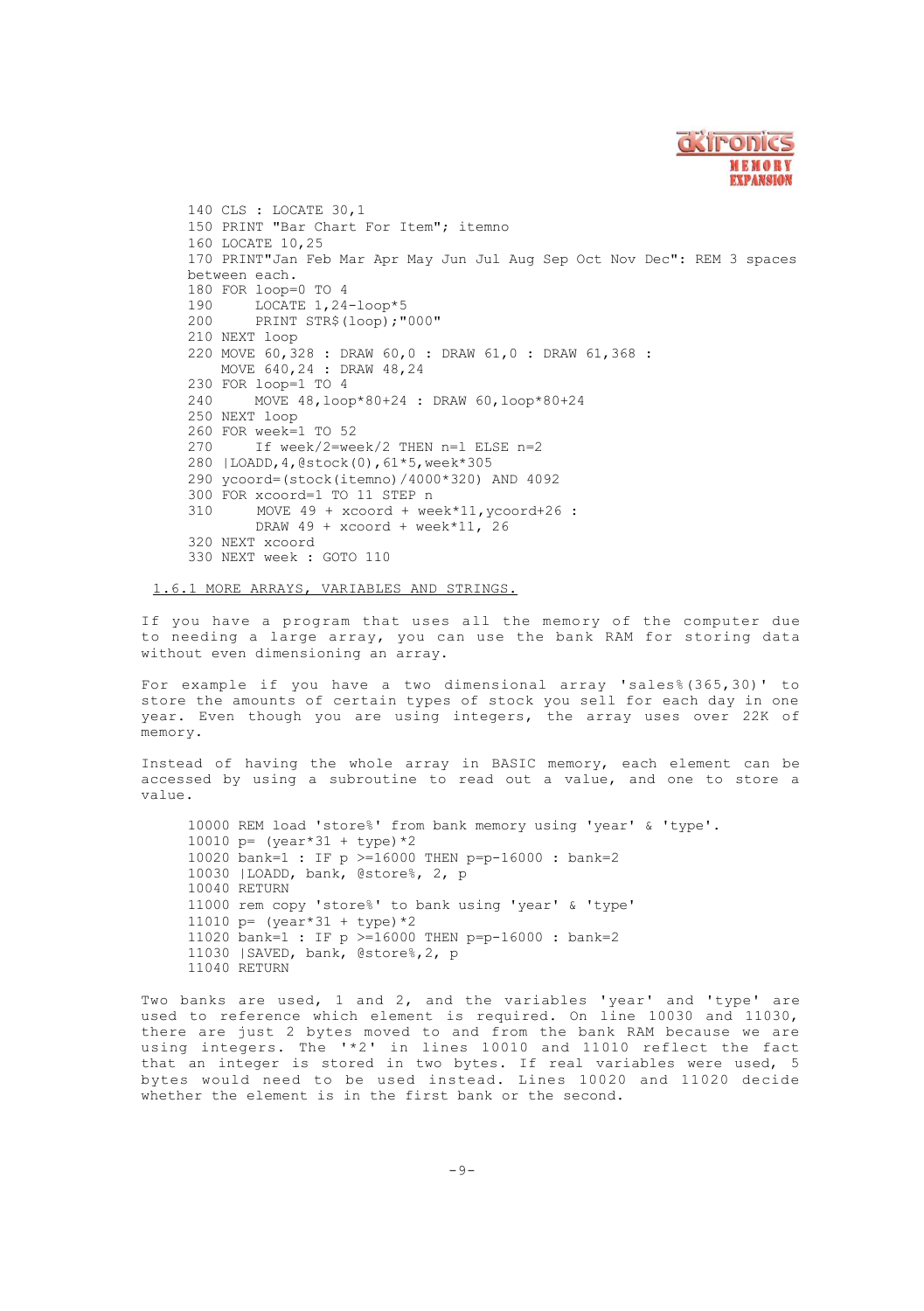

If the array is to be filled with data from tape or disc, there is no need to initially clear the values to nil. If you want all elements preset to zero then the easiest way is to save a blank screen into each bank at the start of the program:-

10 MODE 1 : PAPER 0 : CLS 20 |SAVES,1 30 |SAVES,2

#### 1.6.2 STRING STORAGE.

The major obstacle in storing strings is that they can vary in length and can be stored anywhere in memory, including in a BASIC program. One method of storing string arrays is outlined below. However you may find an easier way to store strings than the one described below when you consider exactly what you want to do.

Suppose that you wanted to store 500 names, up to 20 characters long each. A bank is separated into units of memory 21 bytes each so that strings can be randomly accessed. In each 21 byte segment there is one string, and one byte to say how many letters there are in that string. That means that we will use a total of just over 10K. If we use the variable 'name' to specify the string we want then we can enter two subroutines; one to put a string from bank 1 into 'name\$' and one to store the contents of 'name\$' into RAM bank number 1:-

 REM assign 'name\$' to string number 'name' " : REM 21 spaces |LOADD, 1, PEEK(@b\$+1) + PEEK(@b\$+2)\*256, 21, name\*21 name\$=MID\$(b\$, 2, ASC(b\$)) : RETURN 21000 REM Store 'name\$' in bank as element 'name' b\$=" " : REM 21 spaces MID\$(b\$, 1, 21) = CHR\$(LEN(name\$)) + name\$ |SAVED, 1, PEEK(@b\$+1) + PEEK(@b\$+2)\*256, 21, name\*21 21040 RETURN

A dummy string b\$ is used to form the element before it is saved into RAM. The first character is set to the length of 'name\$'. The latter 20 characters are where the contents of 'name\$' are stored. Then 21 characters are copied into bank RAM. When the string is retrieved the characters are copied out and 'name\$' is set to the right length by looking at the first character.

String storage would come into its own if all the words were of the same length because there would be no wastage. For example a word quiz program using five, six and seven letter words. A bank of RAM could be used for each length of word. A loader program would set up the data into the RAM, then another could be CHAINed and use up to 36K of RAM for program.

A number array could also be stored in bank RAM to index the first letters and so aid the speed of access to a particular word.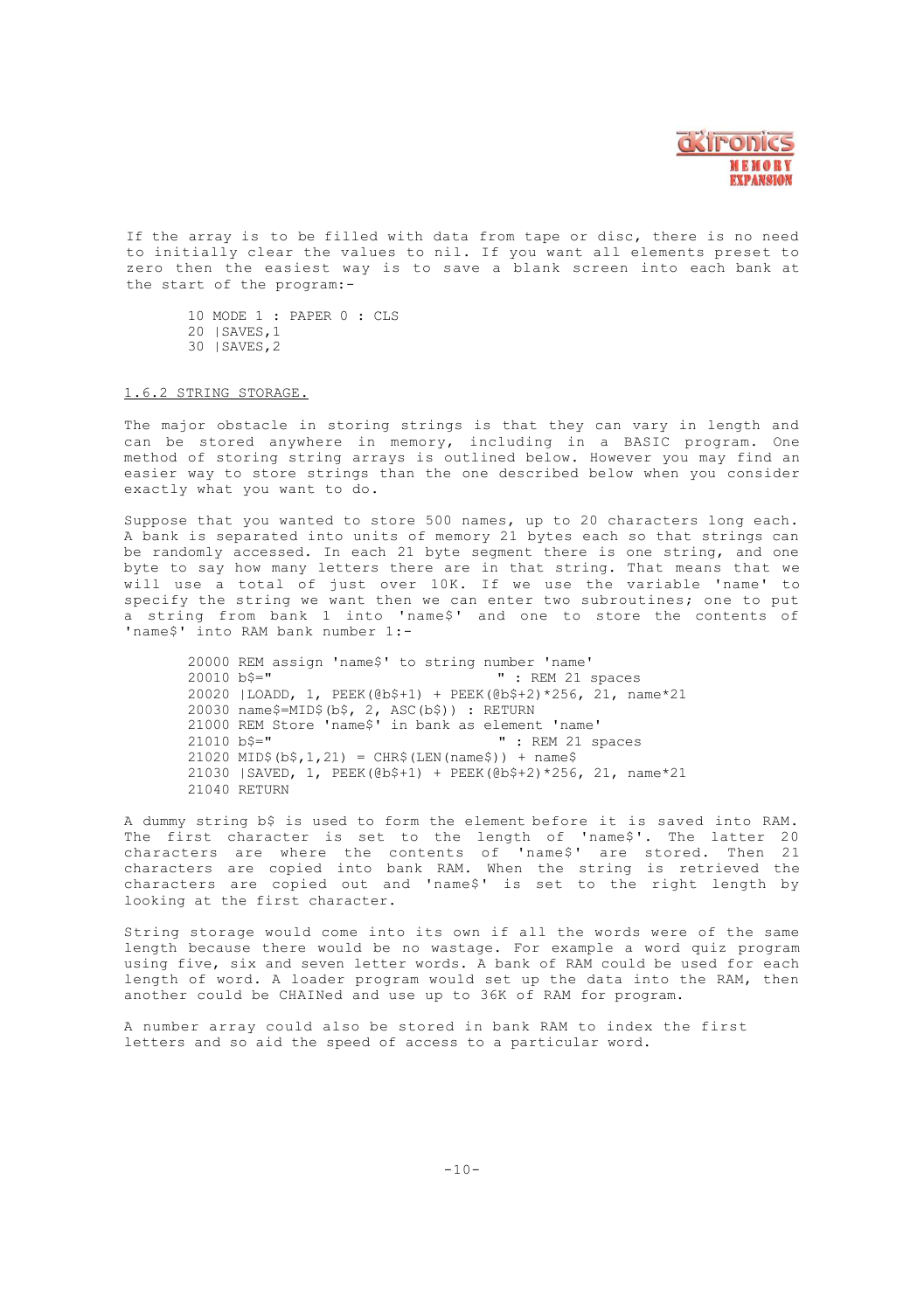

# 1 .7 ANIMATION AND PICTURE SHOWS.

We have seen how screens and windows can be stored and retrieved. Animation is the act of putting pictures on the screen quickly enough so that the eyes see something move. With 64K or 256K of memory whole screens can be stored away, then put on the screen to produce animation.

You may have noticed in section 4 that when a screen loads onto the screen, you can see each line appear. To illustrate, type in the following program:-

10 MODE 1 20 BORDER 0 30 FOR col=0 TO 3 40 INK col,0 50 NEXT col  $60$  FOR col=0 TO 3<br>70 PAPER col  $\cdot$ 70 PAPER col : CLS<br>80 ISAVES.colt1 80 |SAVES,col+1 90 NEXT col 100 INK 0,1 : INK 1,6 : INK 2,21 : INK 3,13 110 PEN 1 : PAPER 0 120 WHILE INKEY\$=""<br>130 FOR screen= 130 FOR screen=1 TO 4<br>140 | LOADS, screen 140 |LOADS, screen NEXT screen 160 WEND 170 END

The program saves four coloured screens into bank RAM, then loads then up in sequence. Unfortunately, the effect is a striped pattern.

In order to create animation which is easy on the eye the computer needs to create the screen display, then instantly display it.

Three new instructions that allow this to be done are:-

|LOW, |HIGH and |SWAP

Before the commands can be understood it is necessary to know how the Amstrad's screen can be used. The normal screen is located at 49152. However the Amstrad is capable of viewing a screen anywhere in memory in<br>16K blocks. The first block at 0 and the third block at 32768 are<br>difficult to use for screen as the computer uses these as part of the BASIC interpreter. The block of memory at 16384 is free for use as long as BASICs HIMEM is lowered to below 16384. Using this, we have called the original screen the high screen and the new screen at 16384 is called the low screen. To go from one to the other just use:-

|LOW to set the low screen in action |HIGH to reset the high screen |SWAP to swap from low to high and vice-versa

Whenever the swap is made, the computer is told, and all further text and graphics appear on the selected screen.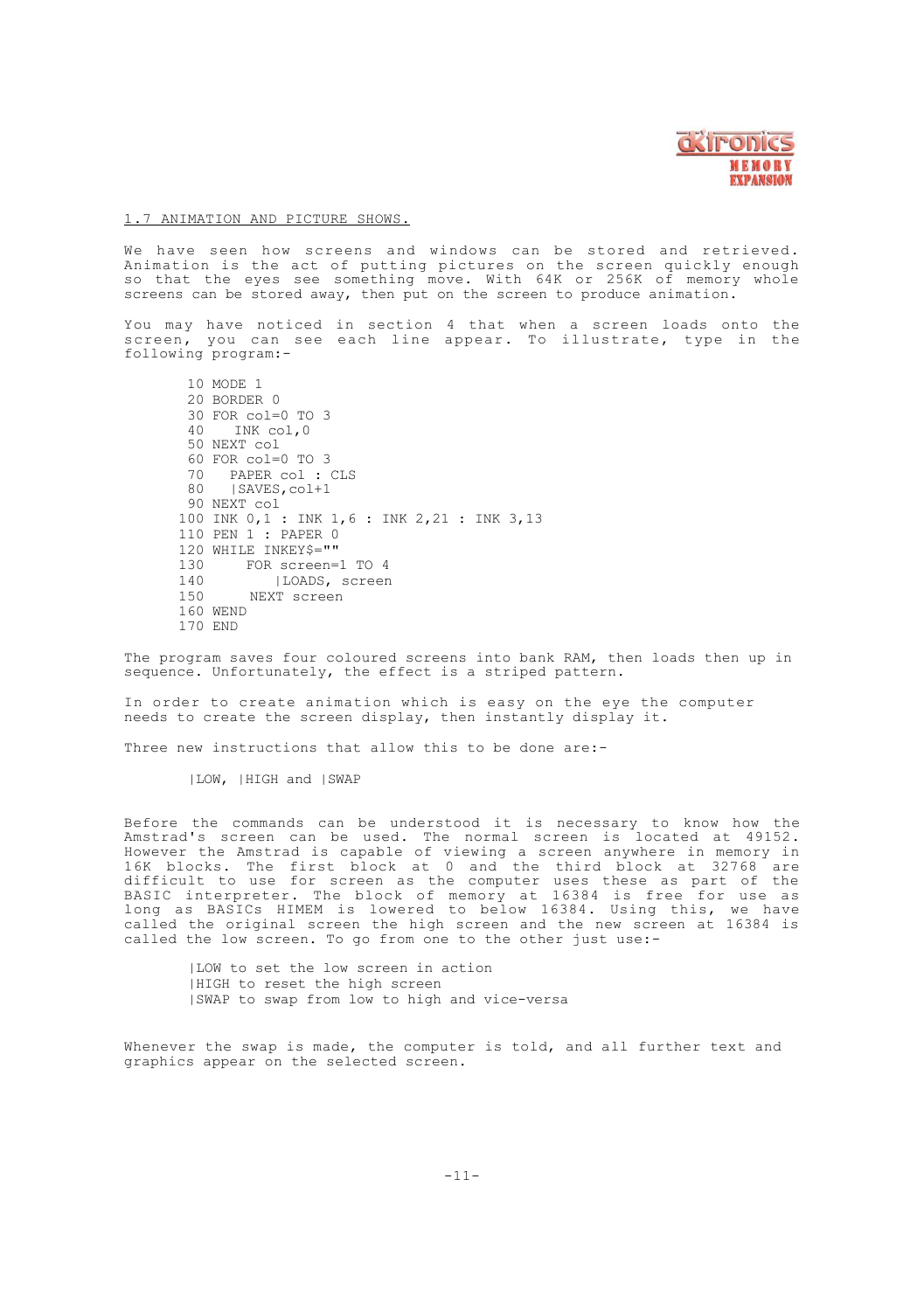

To use this facility of swapping from one screen to another instantly, the screen and window commands can have an added parameter which tells the computer to load or save the data to and from the alternate screen.

The new forms can be written .-

|SAVES, [ bank ], [ swap ] |LOADS, [ bank ], [ swap ] |SAVEW, [ window number ], [ bank ], [ bank address ], [ swap ] |LOADW, [ window number ], [ bank ], [ bank address ], [ swap ]

If the swap value is zero, by default, then the command will act on the screen that is presently being displayed. Alternatively, if the value is one the computer will load and save data from the screen which is not being displayed. When the work is done, the computer can swap screens and the effect is that the screen appears to change instantly.

In the above program type these lines:-

5 MEMORY 16383 : |HIGH 135 IF screen\2=screen/2 THEN t=TIME : WHILE TIME <t+20 : WEND 140 |LOADS, screen, 1 : |SWAP

Now that the computer can build up the screen while another is being displayed there is no pattern. The coloured screen appears to change instantly.

Due to the fact that the bank memory moves into the address space at 16K it takes longer for the transfer of screens to be made to the low screen than to the high screen. Hence line 135 delays the computer as it is to load the high screen. This means the time each screen is on the screen remains the same. Try removing line 135 to see the difference.

If a longer delay were to be put between line 140 and 150 you would get a picture show effect. Alternatively, you could select screens when a key is pressed.

On a small scale, a window could be defined and graphics could be rapidly displayed without resorting to swapping screens.

Note, that of less use is the fact that the contents of screens and windows can be saved from a screen which is not on display simply by adding a one for the swap parameter. For example if you want to load a series of screens from tape or disc, load them into the low (16K) screen. Messages generated by the tape system need not be switched off as the screen's contents will not be changed in the low memory screen.

10 LOAD "screen1",16384 : |SAVES, 3, 1

The above will load a screen then save it to bank 3. The screen the user sees can have something else on it.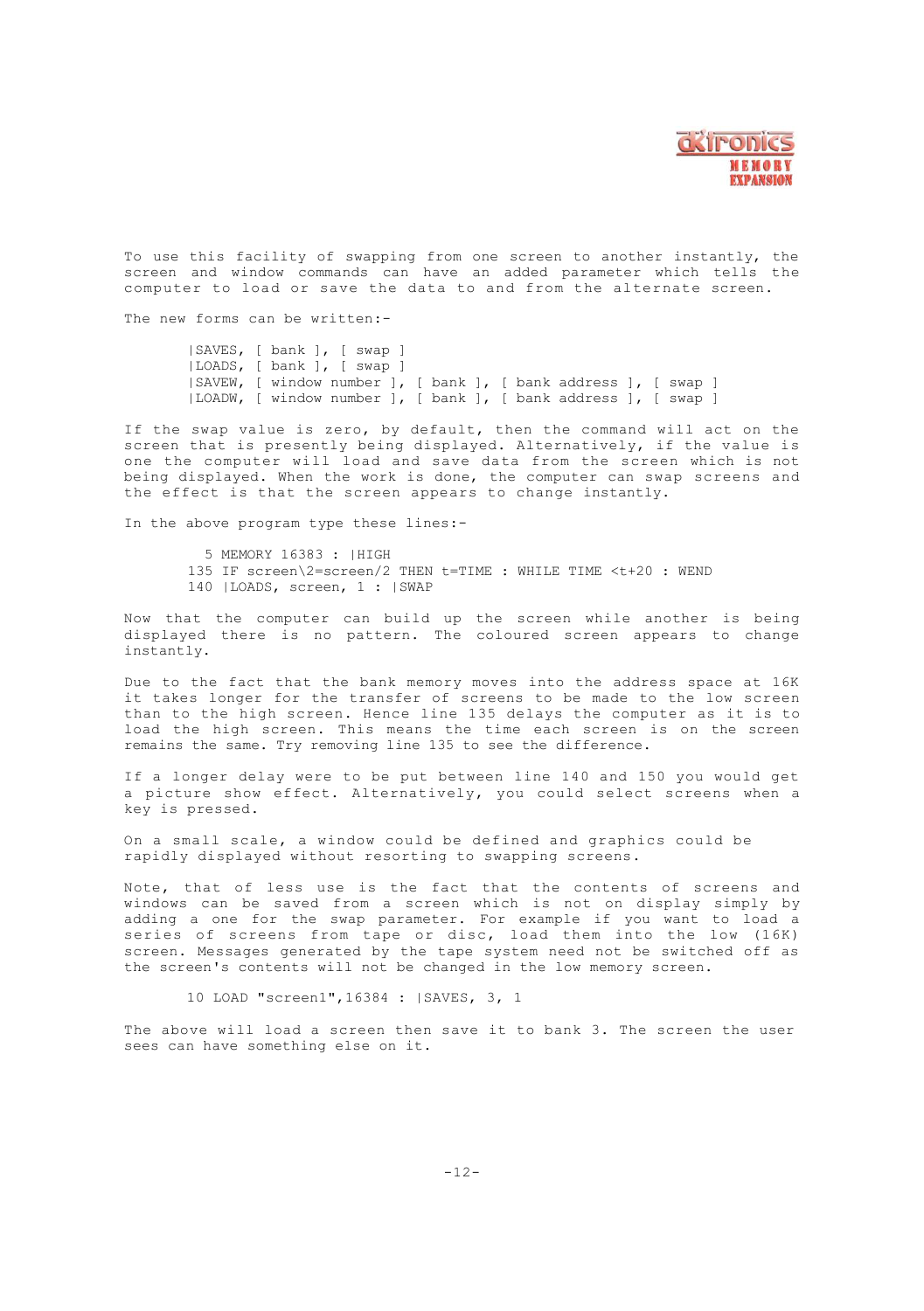

# 1.8 ADVANCED PROGRAMMING.

This section introduces one new command and some other programming aspects which you may find useful.

The new command is:-

|ASKRAM, [ enquiry ], ( variable ]

The command allows certain constants to be found by the program you are writing. For example it can return the number of banks available to the program as this will change depending on whether you are using the 64K RAM pack or the 256K RAM pack. The 'enquiry' value is a number 1 to 3 which selects what you want to know. The answer is placed in an INTEGER variable defined by the second parameter.

 a%=0 : |ASKRAM, 1, @a% .. will assign a% to the amount of RAM a%=0 : |ASKRAM, 2, @a% .. will assign a% to the number of banks a%=0 : |ASKRAM, 3, @a% .. will set a% to 0 or 1 depending on whether there is a problem with the RAM

The last command can be used to make sure the RAM is there and ready to use if in your programs you do not want to have to load the RSX loader first. It is possible to load just the RSX machine code on its own:-

20 MODE 1 : PRINT "Program Loading!" 30 I=HIMEM 40 MEMORY 9999 50 LOAD "rsx", 10000 60 I=I-( PEEK(10004) + PEEK(10005)\*256+1) 70 POKE 10002, I-INT(I/256)\*256 80 POKE 10003, INT(I/256) 90 PRINT CHR\$(30);CHR\$(21); 100 CALL 10000 110 PRINT CHR\$(30);CHR\$(6); 120 a%=0 : |ASKRAM, 3, @a% 130 IF a% THEN PRINT "RAM is faulty" : END 140 CLEAR : MEMORY PEEK(10002) + PEEK(10003)\*256-1 160 CHAIN "part2"

The program above will load the RSX machine code and put it into memory. Nothing will be printed on the screen unless the RAM proves to be faulty or not even there! The program 'part2' would be the bulk of the program. Loading the program in two parts saves reloading the RSX code every time the program is run.

The code has to be loaded in at 10000 in memory before it is relocated for use. The 16 bit value in locations 10002 and 10003 is the place you want the code to be located at. Another 16 bit value in locations 10004 and 10005 contains the length of the code which is moved higher in memory. Nearly 1K of the program is only needed once - the relocation and the RAM test programs, and hence this part is not moved higher in RAM.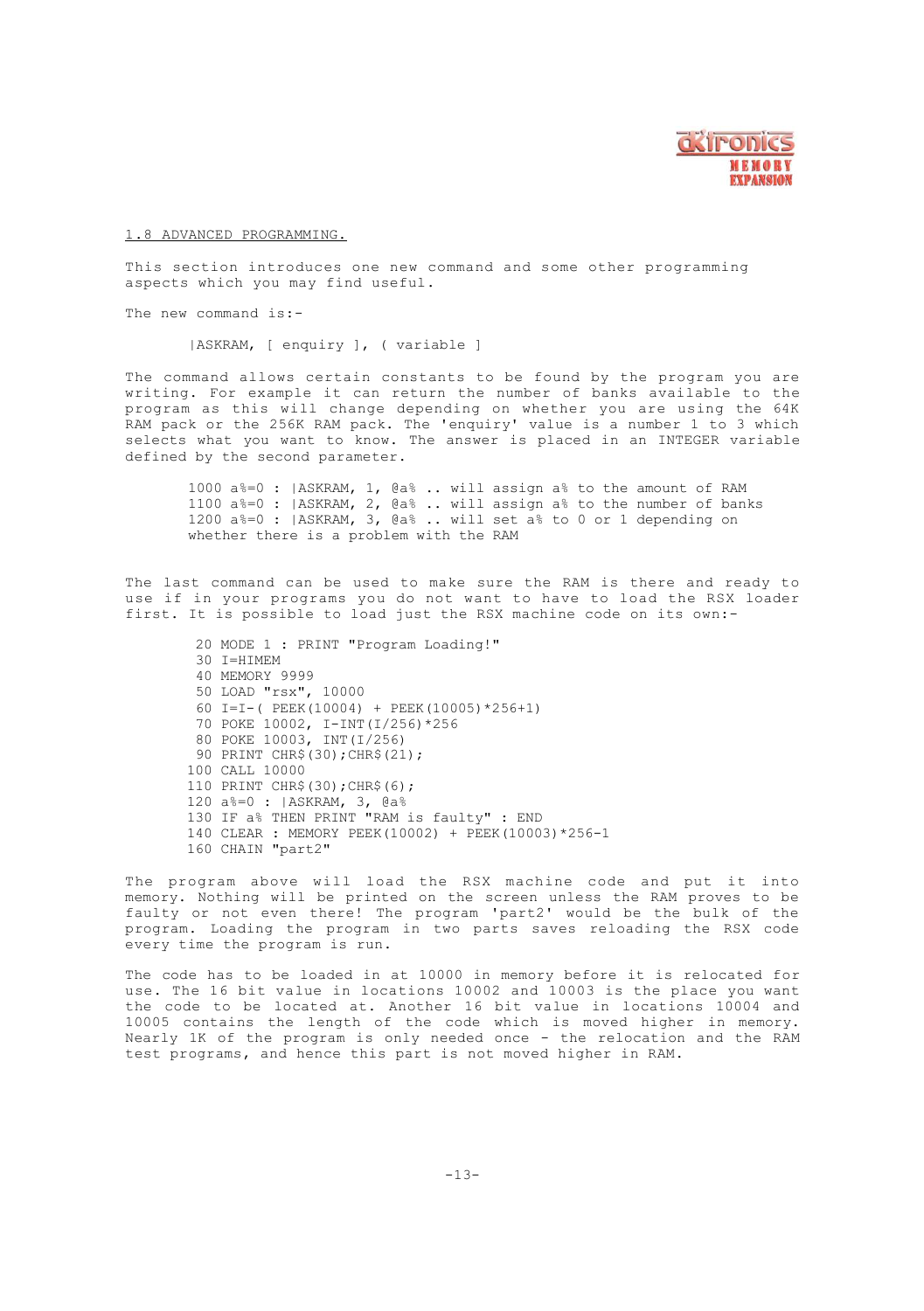

If you want to use user defined graphics then add the following lines:-

10 SYMBOL AFTER 256 150 SYMBOL AFTER 0

The value in line 150 will be different depending on how many user defined graphics you want.

In your program you may want to have a number of different styles of<br>character set. After you issue a SYMBOL AFTER command, HIMEM is set just<br>below the user defined graphics. Hence it is possible to use the |LOADD and |SAVED commands to move graphics to and from the graphics characters.

If you have a program that defines the character set, the definitions can be saved and loaded into bank RAM so that a program may have multiple character sets.

 SYMBOL AFTER 0 chars=HIMEM+1 REM define symbols here SAVE "set1.grp", B, chars, 2048

This program will save your character set onto disc or tape.

On your final program you may wish to load a number of sets:-

 SYMBOL AFTER 0 chars=HIMEM+l LOAD "set1,grp", chars : |SAVED, 1, chars, 2048, 0 LOAD "set2.grp", chars : |SAVED, 1, chars, 2048, 2048 50 LOAD "set4.grp", chars : |SAVED, 1, chars, 2048, 4096

The reason the variable 'chars' is set up is because the value of HIMEM alters when the disc or tape is accessed.

During the program, a subroutine could be used to select a character set:-

1000 REM given the variable 'set', load the characters 1010 |LOADD, 1, chars, 2048,(set-1)\*2048 1020 RETURN

Note that the variable 'set' is used. In the above loading sequence sets 1 to 3 will be valid. More or less could be added as it suits you.

All of this setting up can be done on the loader program, just once. When the program is subsequently run, there is no need to reload the bank RAM. The setting of chars can be found whenever needed by:-

200 CLEAR : SYMBOL AFTER 0 : chars = HIMEM+l

This will remove any disc buffers that have been set up and 'chars' will indeed point to the characters.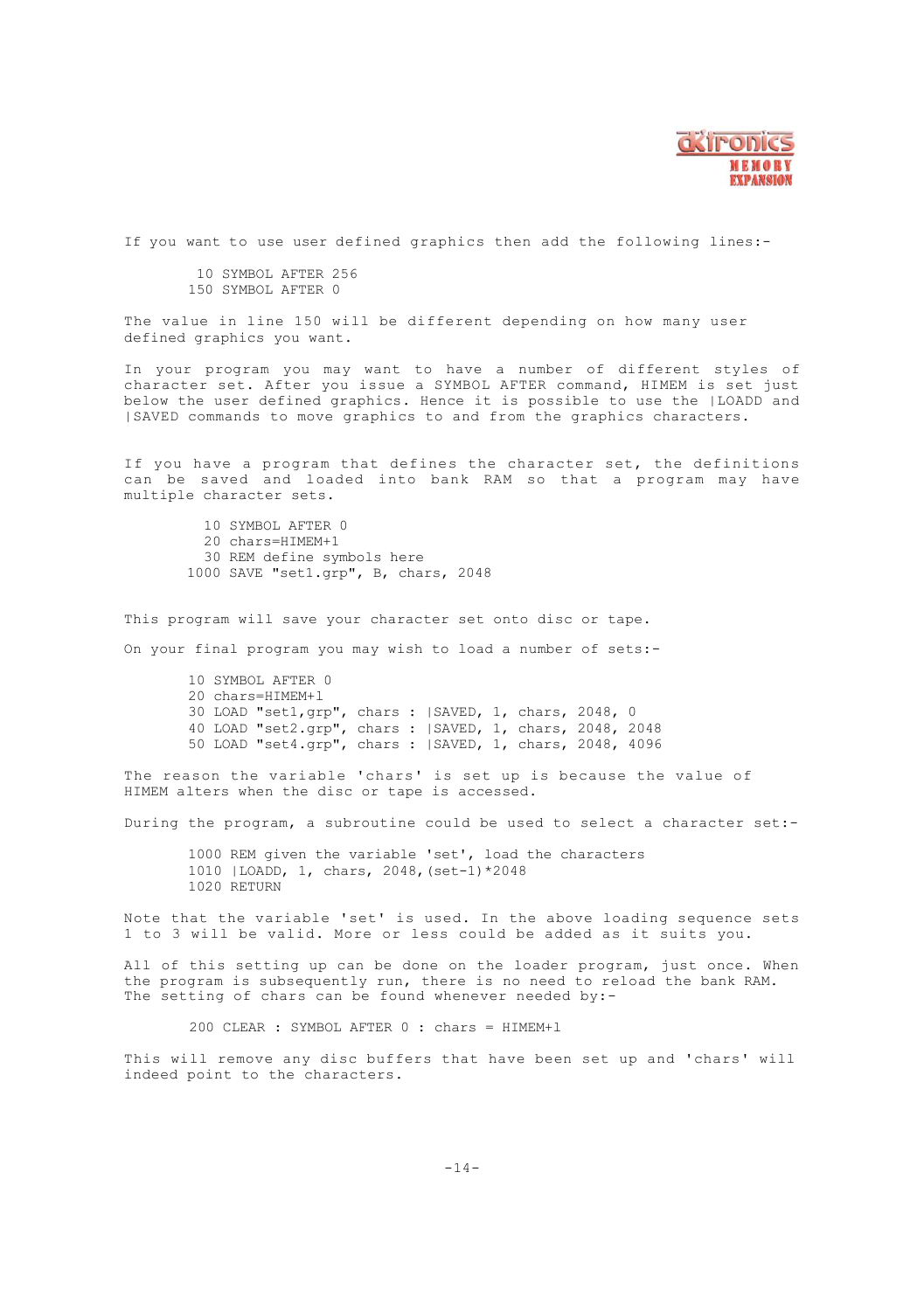

#### 1.9 PEEKING AND POKING.

There are two commands which allow the memory in the banks to be viewed and changed byte by byte.

> |POKE, [ bank ], [ bank address ], [ value ] |PEEK, [ bank ], [ bank address ], [ variable ]

|POKE works in a similar way to the original POKE. You need to supply a bank number in addition to the normal address and value. The bank address is in the range 0 to 16383 or 0 to 16K.

|PEEK is a command rather than the normal function. The bank and bank address are the same as for |POKE. To find out the value, you need to supply an integer variable in a similar way to the |ASKRAM command.

For example:-

10 value%=0 20 |PEEK, 3, 12345, @value% 30 PRINT value%

The above will read the byte from location 12345 in bank number 3. The @ character tells the RSX extension where the variable is in memory so that its contents can be changed to the byte required.

|PEEK and |POKE are not really commands for the beginner, in fact they have only been included for the more advanced programmer who wishes to use the bank RAM in his own way.

Another advanced command which has been included for the experienced programmer is |BANK.

|BANK, [ bank number ]

The command is followed by one parameter. If this parameter is not present, a zero is assumed. The bank referenced is mapped into the address space at 16K to 32K. A bank number of zero will map the original RAM back in, numbers 1 to the maximum bank number will map that bank into the address space. If a bank is mapped in, the computer will use the bank memory instead of the normal RAM. However, the screen will still be taken from the original RAM if |LOW was issued. The advantage of this is that the whole memory can be used for programming instead of having to set the top of memory to 16383. The disadvantage is that if the program is halted while the low screen is being displayed, the computer will write screen data into the BASIC program - causing chaos.

Make sure you are accustomed to using |BANK, |POKE and |PEEK before you risk creating a large program using them. Save the program frequently in case you make a mistake and lose your work.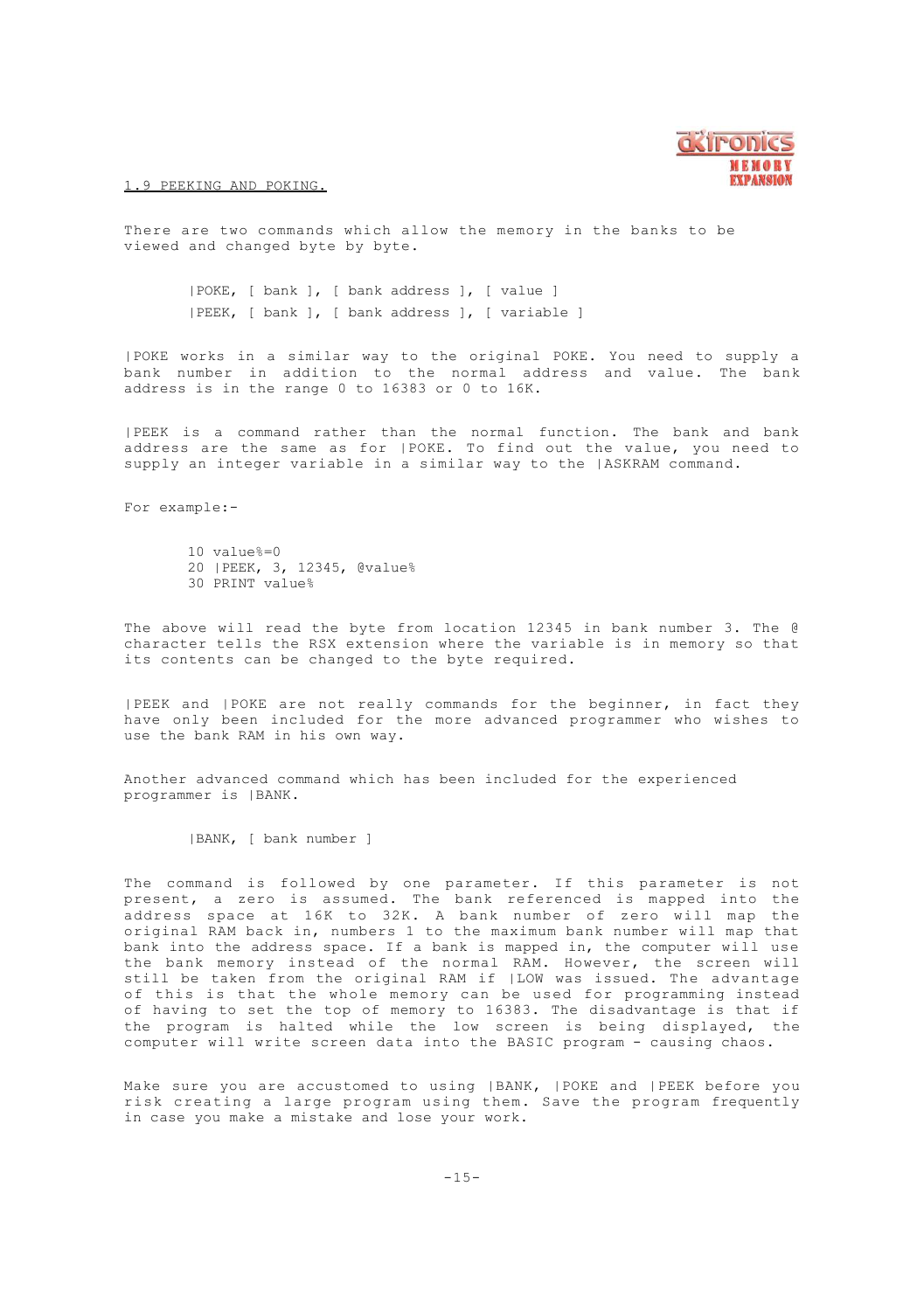

#### 1.10 PROGRAMMING WITHOUT RSX's.

With no RSX software the programmer can still access the memory from the RAM banks. To use the RAM yourself, some degree of understanding of the memory map of the Amstrad is necessary.

From both BASIC and machine code, the original block of memory from 16384 to 32767 CANNOT be used for program. Hence in BASIC, you need to set the top of memory to 16383. Machine code is free to use any memory that it can normally except the block mentioned.

The extra RAM is mapped into the addresses 16384 to 32767 in 16 banks. Once the bank is mapped in, you can do anything with the RAM you normally would. It is inadvisable to use the bank RAM for machine code because if you subsequently change the bank, the program disappears! Nevertheless, programs can be written to run in banks and indeed in the original 16K block that is banked out, but it is necessary to do the bank changing outside of this memory range. In BASIC it would be extremely difficult to use the banked RAM for extra programs, but not impossible, but we shall leave that possibility up to you!

The way that banks are selected is defined below:-

IN BASIC: Where 'bank' is the number of the bank to map in OUT &7F00, 196+ (bank AND 3) + (bank AND 28)\*2 NOTE: the bank numbers in this case START AT 0

For 64K expansions the banks are 0 to 3. On the 256K, bank numbers are 0 to 15. (bank  $0-3 = 196-199$ : bank  $4-7 = 204-207$  etc.)

To reset the original bank:-

OUT &7F00, 192 IN MACHINE CODE: Where the bank number is in the accumulator. (A)

SELECT: PUSH BC ; select bank A (save all registers except A LD  $C, A$  ; and flags)<br>  $\therefore$  (bank  $\triangle$ ND ; (bank  $AND$  3) + LD B,A LD A, C<br>AND 28 ; (bank AND 28)  $*2$ ADD A,A OR B OR 196 ; + 196<br>LD BC, 07F00H ; BC=&7F00 LD  $BC,07F00H$ OUT (C),A POP BC RET

Again the bank number in the accumulator starts at 0. To reset the original bank:-

RESET: PUSH BC ; reset original memory LD BC,07F00H ;BC=&7F00 LD A,192 OUT (C),A POP BC RET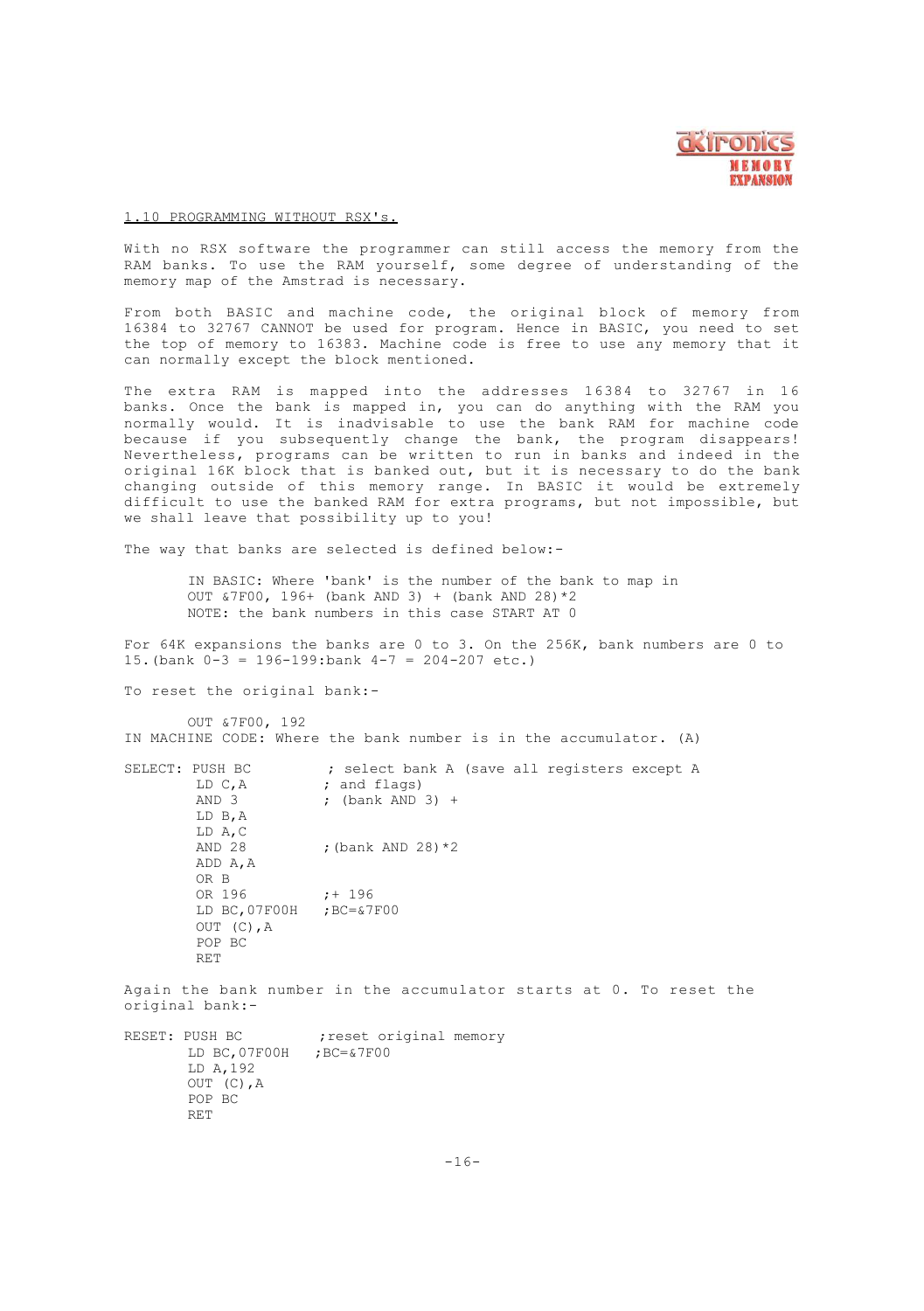

1.11 TECHNICAL DETAILS.

#### 1.11.1 The Load Address.

The software which loads from tape is relocatable. However the areas of memory in which the program can go is limited to between 32768 and the top of memory. This is because the banked RAM appears in the block 16384 to 32767. (See previous chapter for explanation of why!) Below the 16K boundary, the RSX command table will no longer function. Hence, during relocation, the code is loaded at 10000 in memory and moves to a place higher in memory. Pressing <ENTER> while loading, will automatically select the highest location available. Alternatively you may wish to load the code to a lower address and reserve some space for your own programs.

### 1.11.2 Saving to Disc.

The software on the cassette is NOT protected. Hence to save it onto disc or even onto another tape at speed write 1 is a matter of loading the data into memory, then saving it.

- 1) Type '|TAPE' and press <ENTER> (for disc systems)
- 2) LOAD "bank"
- 3) MEMORY 9999
- 4) LOAD "rsx", 10000
- 5) Type '|DISC' or set SPEED WRITE as desired
- 6) SAVE "bank"
- 7) SAVE "rsx", B, 10000, 4000

#### 1.11.3 INCREASING CP/M 2.2 TPA.

Boot up CP/M 2.2 that has CLOAD.COM on it. Copy the two programs NEWCPM.COM and OLDCPM.COM from cassette to disc by typing:- CLOAD "NEWCPM.COM <enter>.(Repeat for OLDCPM.COM) Then create a new CP/M system file by typing:- A> MOVCPM 255 \* <enter> A> SAVE 34 NEWCPM.SYS <enter> The new working disc now contains your increased TPA CP/M, invoked at any time by typing:- A> NEWCPM You can return to the original CP/M by typing:-A> OLDCPM This must be done before using some of the DFS utilities such as format etc. as these will only work with OLDCPM.

#### 1.11.4 Commercial Program Compatibility.

The RAM expansion is compatible with the banked RAM supplied with the 6128. This means that a number of programs written for the 6128 will now work on the CPC464. The RSX software provided will work on the 6128 where the 256K pack will give 320K of banked RAM.

The bank switching software in its supplied state will only access 256K or 16 banks of memory. If you add more memory or have the CPC6128 with a 256K memory pack, the RSX software can be told to access a full 512K of banked memory (32 banks) by poking location 10006 with 1. See section 8 for explanation of how to load the RSX software on its own.

55 POKE 10006, 1 This line will do the trick!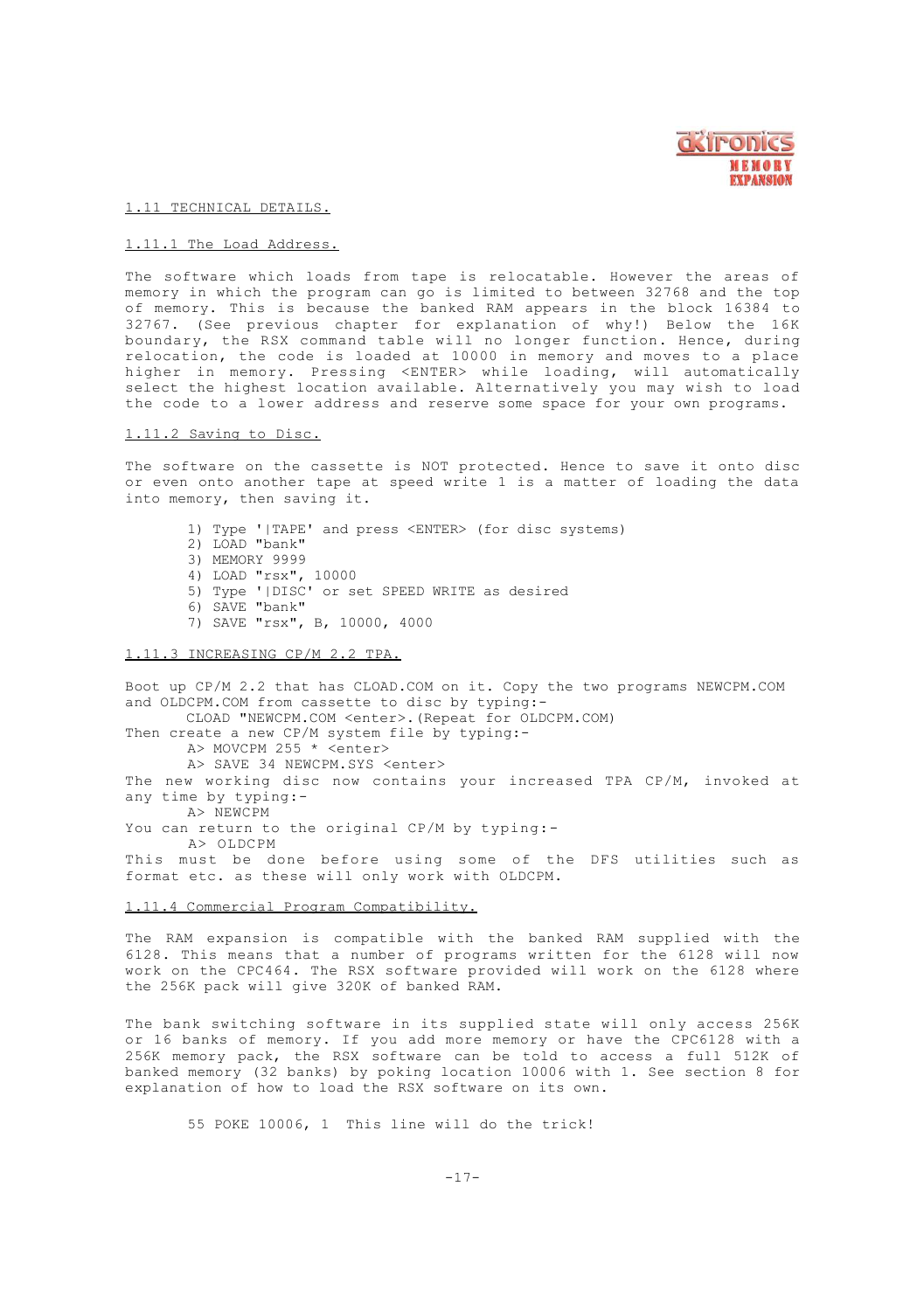

If a commercial program fails to work on your CPC464 or CPC664 then try the suggestions below.

- 1) The software may be using the new firmware vector at &BD58. If this is the case, try running the RSX program before running your application program. Some programs which will function correctly after the RSX software tape has been loaded in are Tasman's Tasword(R) word processor, Tasspell and Tasprint for the CPC6128. In conjunction with these, Campbell Systems' Masterfile 128 will provide a 64K filespace and interfaces with Tasman's software.
- 2) Some software, whether loaded from disc/tape or booted from a background ROM will check the ROM identity by using the firmware call &B915. There is one more command included in the RSX software on tape which will cause a CPC464 or 664 to emulate the ROM identity of the  $CPC6128$ :

Type |EMULATE and press <ENTER>

Any programs that call the ROM identity routine will now be informed that the computer is a CPC6128 and may now work correctly.

3) The software may use some features of the CPC6128 ROM which are unavailable on the CPC464 and CPC664 machines. In this instance, you may be able to get information on how the program can be altered to work on the CPC464 or 664 from the manufacturers of the program in question.

# 1.11.5 Using CP/M 2.2.

CP/M 2.2 as supplied with all Amstrad computers will function as normal with the extra memory fitted. However if you create and use the NEWCPM program the TPA on CP/M 2.2 will be increased to 61K.

Programs of your own devising written under this operating system are free to use the extra memory. See section 1.10 for details of how to use the extra memory from machine code.

#### 1.12 ERROR MESSAGES.

While you are using the RSX software, there will be some occasions when the computer does not understand, or cannot carry out what you have instructed. The software may issue some error messages in addition to the normal messages that the computer will give. The errors and why they are likely to occur are outlined below:-

| 1) Bad bank command | Given if you have given the wrong<br>number of parameters or if a<br>variable is not present where there<br>should be one. |
|---------------------|----------------------------------------------------------------------------------------------------------------------------|
| 2) Bank unavailable | You have tried to access a bank which<br>is not present on your system.                                                    |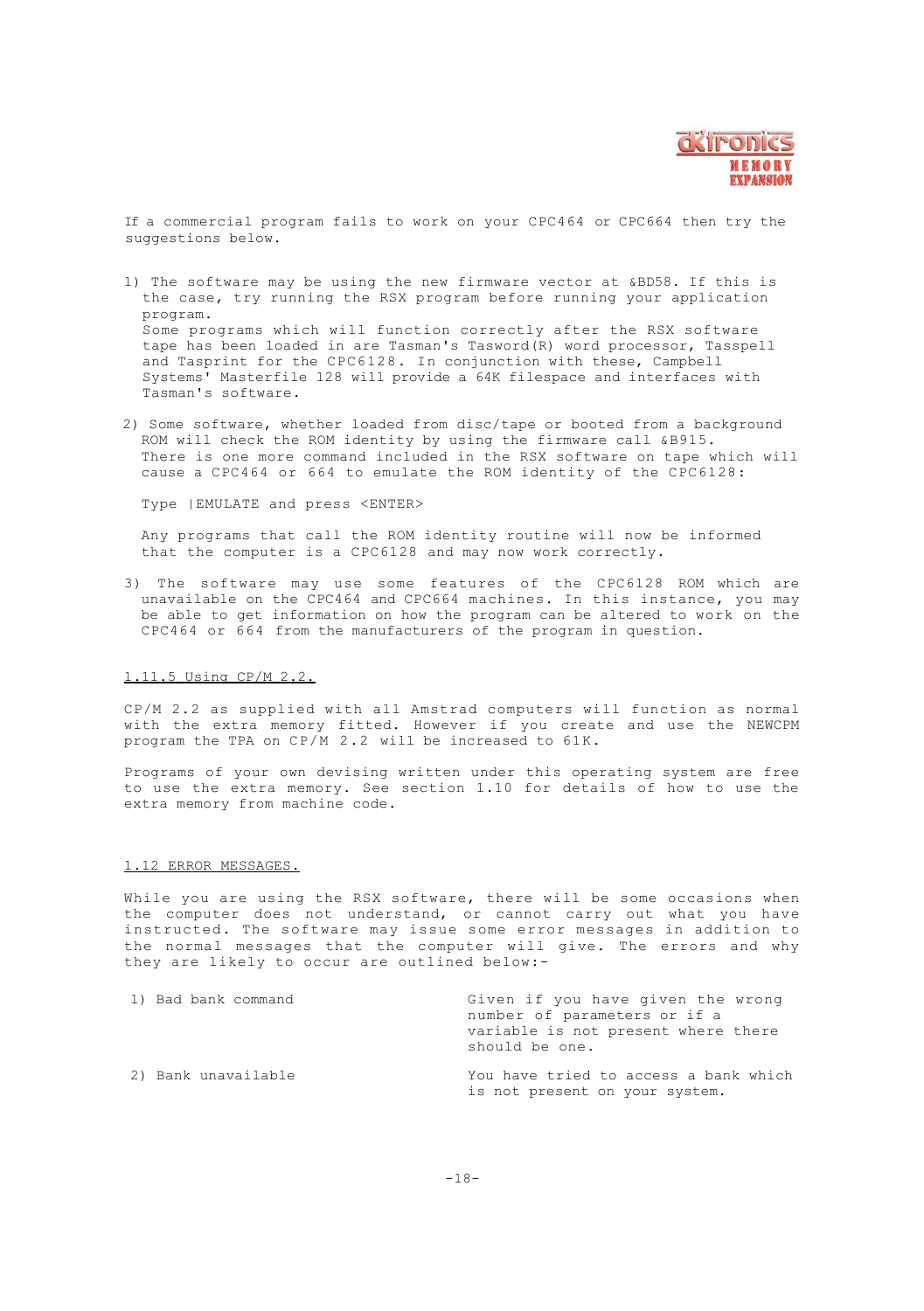

| 3) Bad bank parameter    | You have referenced a bank which can<br>never be fitted to the computer.                                                                                                             |
|--------------------------|--------------------------------------------------------------------------------------------------------------------------------------------------------------------------------------|
| 4) Bad bank address      | The address you have given is out of<br>range: bank addresses range from 0 to<br>16383.                                                                                              |
| 5) Value invalid         | The bank address may be too large for<br>the block of data defined. The<br>parameter for   ASKRAM is other than<br>1, 2 or 3. The size of a block to be<br>saved is larger that 16K. |
| 6) Bad window definition | The window referenced in ISAVEW or<br>ILOADW is above 7.                                                                                                                             |

# 1 .13 RE FERENCE OF RSX COMMANDS.

All the additional commands are listed below as a reminder to their functions and syntax.

#### SCREENS.

|SAVES, [ bank ], [ swap ] |LOADS, [ bank ], [ swap ]

WINDOWS. |SAVEW, [ window number], [ bank ], [ bank address ], [ swap ] |LOADW, [ window number], [ bank ], [ bank address ], [ swap ]

# DATA BLOCKS.

|SAVED, [ bank ], [ start location ], [ length ], [ bank address ] |LOADD, [ bank ], [ start location ], [ length ], [ bank address ]

# ANIMATION.

|LOW (Low screen) |HIGH (High screen) |SWAP (Alternate between High and Low screens)

#### OTHER.

|POKE, [ bank ], [ bank address ], [ value ] |PEEK, [ bank ], [ bank address ], [ variable ] |BANK, [ bank ] |ASKRAM, [ enquiry ], [ variable ] ([ enquiry ]:  $1 = RAM$ ,  $2 = banks$ ,  $3 = error occurred$ ?)

#### DEFINITIONS.

[ bank ] Bank number 1-4 or 1-16 for 64K and 256K expansions. [ bank address ] [ bank address ] [ bank address ] [ bank address within bank, 0 to 16383.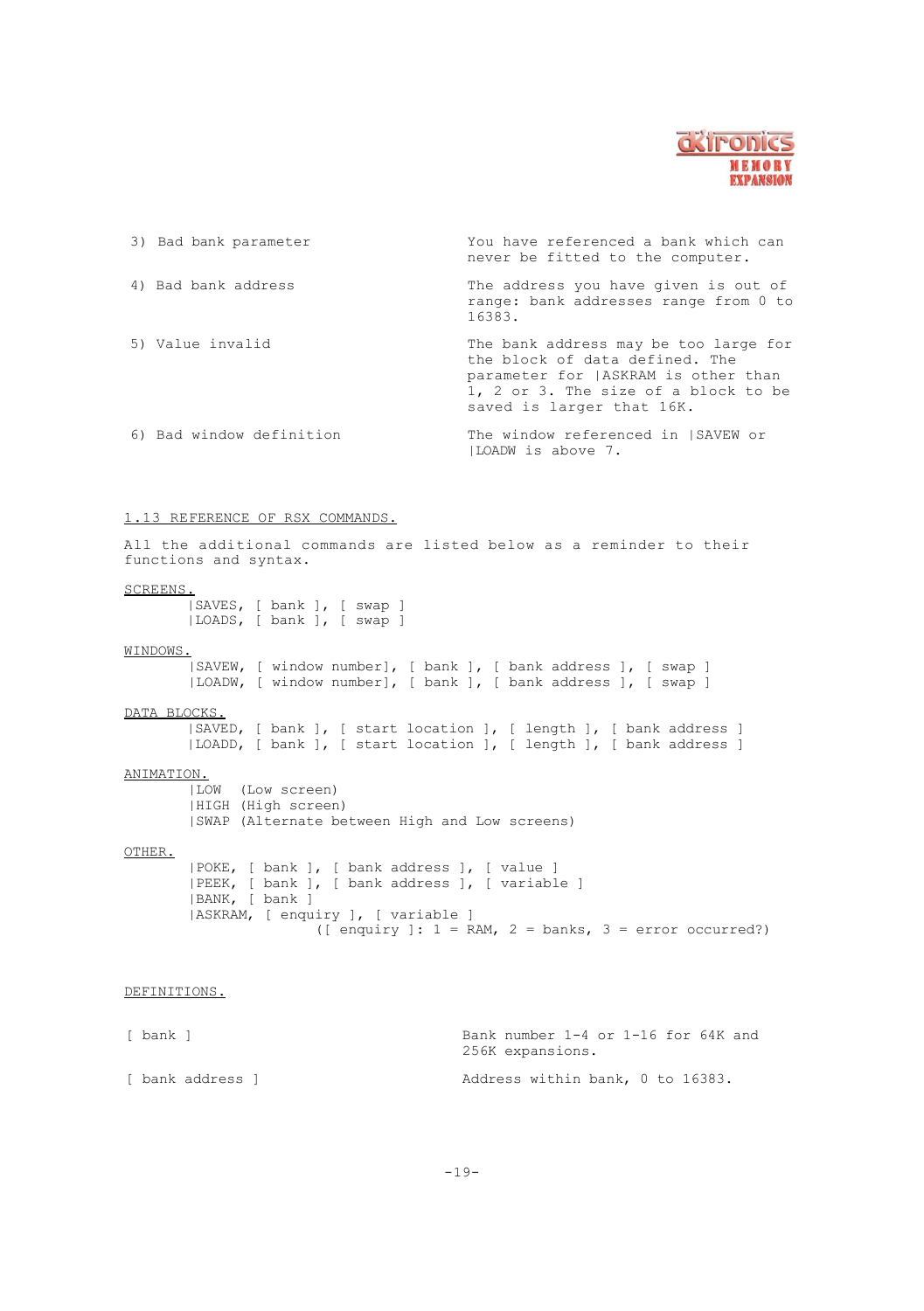

[ swap ] 0 or omitted means act on present screen, 1 means act on alternate screen. [ start location ] and [ length] Define a block of original memory. [ variable ] Give the location of an integer variable to be assigned, for example @b%.

# 1.14 Technical details (hardware organization).

These interfaces add either a single block (64K) or four blocks (4 x 64K) of RAM to an existing CPC464, 664 or 6128. Thus, if 64K (one block) is added to a 464, the total memory is two blocks, 128K.

For a given setup, calculate the total number of 64K blocks, this will determine which of the block select codes mentioned later are relevant to your system. The blocks are referred to by number: block one is the original 64K, block two is equivalent to the second block present in the 6128, and so on.

Memory is actually switched in and out of the 64K Z80 address space in 16K sub blocks (as are the ROMS). Which particular combination of the original four 16K sub blocks used, and any 'new' sub blocks from RAM beyond the original 64K, is called the memory map. The map is determined by an 8-bit code byte sent to the gate array control port, &7F00, with the two top bits set to 1. The following description of the codes refers only to the remaining six bits, D5-D0.

#### Control Codes.

Bits D2-D0 control the way 16K sub blocks are arranged in the Z80 memory space, bits D5-D3 control selection of whichever 'new' 64K block is to be used.

#### $Bits$   $D2-D0 - 16K$  Map Codes.

These bits select one of the eight maps into the 64K as follows:-

| CODE           |     |      |      |      |      |    |      |
|----------------|-----|------|------|------|------|----|------|
| SUB BLOCK      |     |      |      |      |      |    |      |
| C000-FFFF      | ? * | マ*   | $2*$ |      |      |    |      |
| 8000-BFFF      |     | $2*$ |      |      |      |    |      |
| 4000-7FFF      |     | 1 *  |      | () * | $1*$ | つぇ | $2*$ |
| $0000 - 3$ FFF |     | ∩∗   |      |      |      |    |      |

The numbers 0, 1, 2, 3 refer to the four 16K sub blocks in a 64K block in the obvious way. The star (\*) indicates that the memory is from a 'new' block, i.e. block 2 or higher, otherwise the 'original', block 1, is implied. Thus, code 0 selects the original, unmapped 64K, code 2 selects a completely new block of 64K, the other codes are a mixture.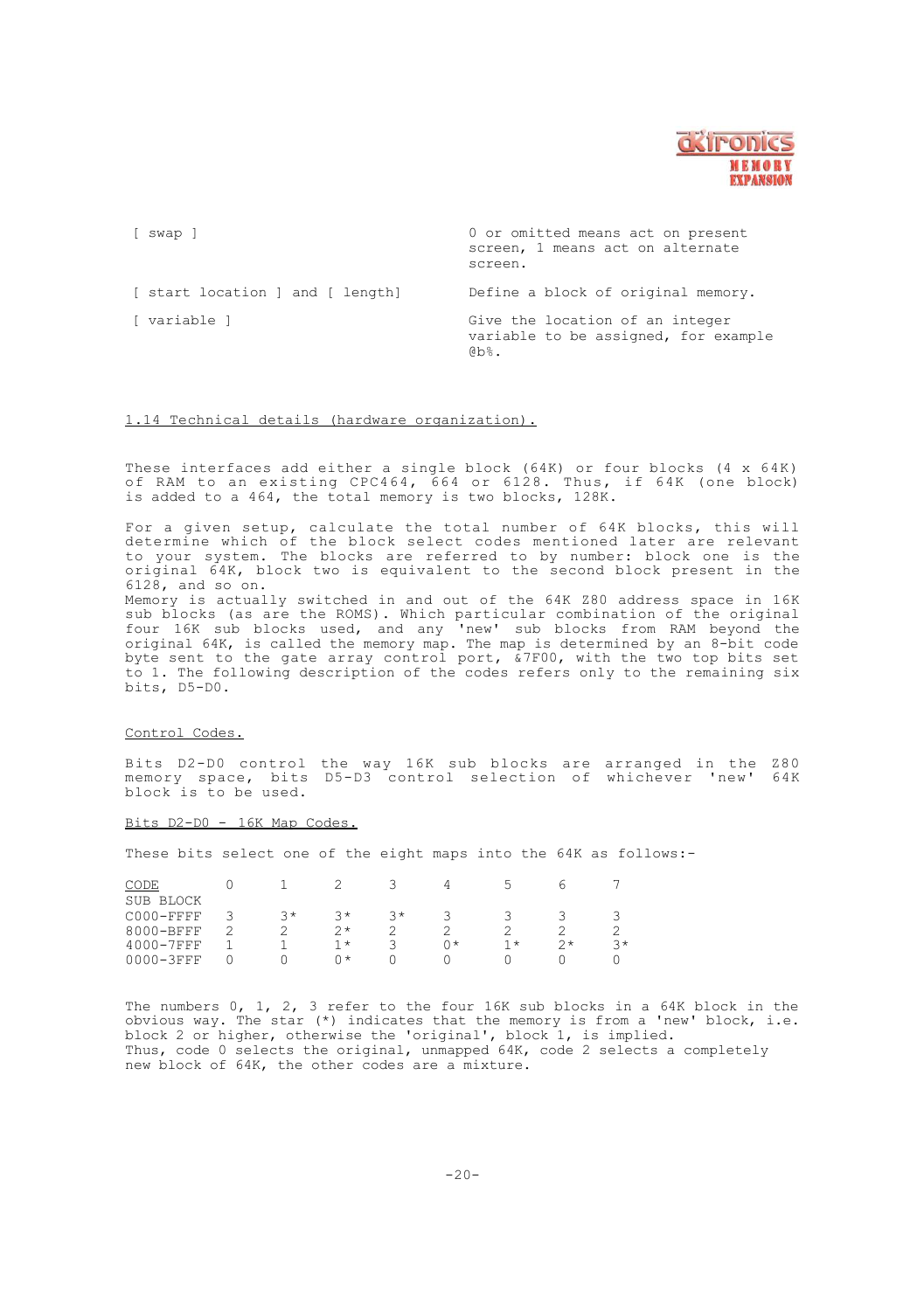

# Notes.

- 1. On power-up, code 0 is selected.
- 2. The VDU circuitry always reads from the original 64K (block 1), independently of the code.
- 3. If code 3 is used, reads from &4000 to &7FFF, on CPC 464 and 664 machines, will only return the correct data if the upper ROM is disabled. This is at variance with CPC 6128 operation, but is unlikely to be a significant difference.
- 4. If code 3 is used, addresses &4000 to &7FFF must not be used to run programs, they are intended for VDU or data access only.

Bits D5-D3, 64K Block Select Codes.

| D5 | D4                    | D3                             | BLOCK.                                                                     |  |
|----|-----------------------|--------------------------------|----------------------------------------------------------------------------|--|
|    |                       |                                | 0 0 0 2 (ie, 'new' memory sub blocks came from block 2, as<br>in CPC 6128. |  |
|    |                       | $0 \qquad 0 \qquad 1 \qquad 3$ |                                                                            |  |
|    | $0 \qquad 1 \qquad 0$ | -4                             |                                                                            |  |
|    | $0 \qquad 1 \qquad 1$ |                                |                                                                            |  |

Which of the above codes are relevant to your machine depends on total memory (see previous remarks).

#### Notes.

1. On power-up, code 0, 0, 0 is selected.

2. Bits D5, D4, D3 above 'count up' as blocks are selected. This may assist the programmer.

3. If 2x256K memory expanders are fitted to the machine, and option links are set appropriately, all patterns on D5-D3 can be used giving a maximum of 512K extra memory. (The memory that is used for a 256K silicon disc is correctly mapped to provide the extra 256K to give 512K total!)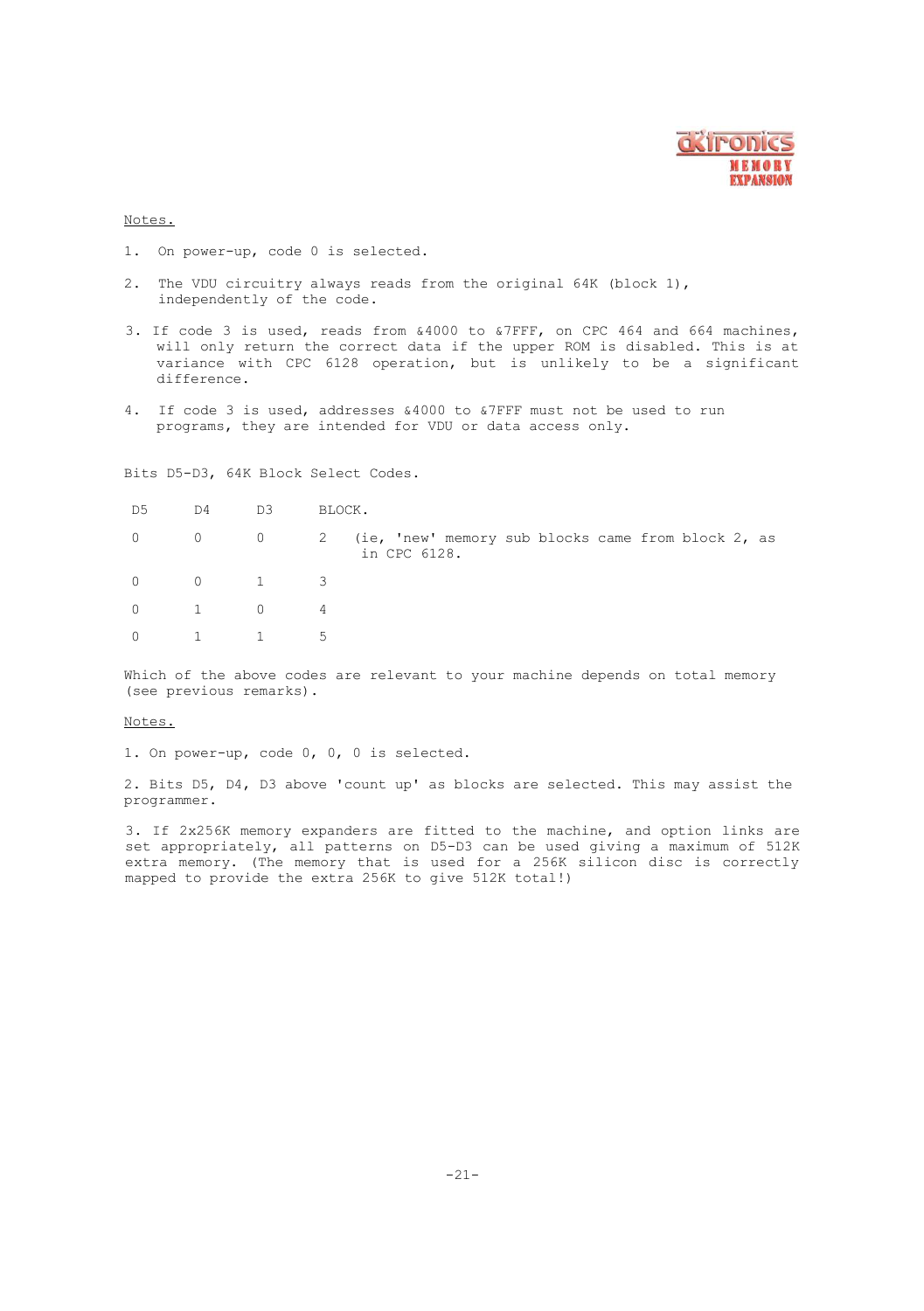

1.15 CUSTOMIZING YOUR CP/M+ SYSTEM DISC.

Converting A 464 Keyboard Scan To That Of A 6128.

Some CP/M+ programs will not run correctly on the 464 computer because of the way the 6128 scans the keyboard.

The following program and instructions convert (fool) CP/M+ into thinking that it is running on a 6128.

- 1. Make a working copy of both sides of your system disc (sides 1 and 2).
	- a) Use your standard CP/M 2.2 System disc and type '|CPM'
	- b) For Single drive systems use DISCCOPY. For dual drives use COPYDISC. (Remember to do both sides).
	- c) Put your original system disc away in a safe place to keep as a backup in case your working disc is damaged.
- 2. Put 'BANK' and 'RSX' onto side 1 of the working disc.
	- a) Follow the instructions in the manual to get a copy onto disc. Alternatively, use 'FILECOPY BANK.BAS' and 'FILECOPY RSX.BIN' if you have transferred the software to disc already.
- 3. Reset the machine, then enter CP/M+. Only one drive is necessary but if you have two you may wish to disconnect the second drive because all the changes are to be made on the working disc and with a single drive the computer can use both sides.
	- a) RUN "BANK" <enter> in response to 'LOAD ADDRESS?'
	- b) Type in |EMULATE:|CPM <enter>
- 4. Type in the following, pressing <enter> after each line except where shown. Turn the disc over when the computer asks.

ED PATCH.ASM i ORG 100H XRA A STA 0FDEFH JMP 0000 END<br><control z> DO NOT PRESS ENTER! e ED PROFILE.SUB i PATCH<br><control z> DO NOT PRESS ENTER! e (now insert the disc containing MAC.COM)

(continued over page...)